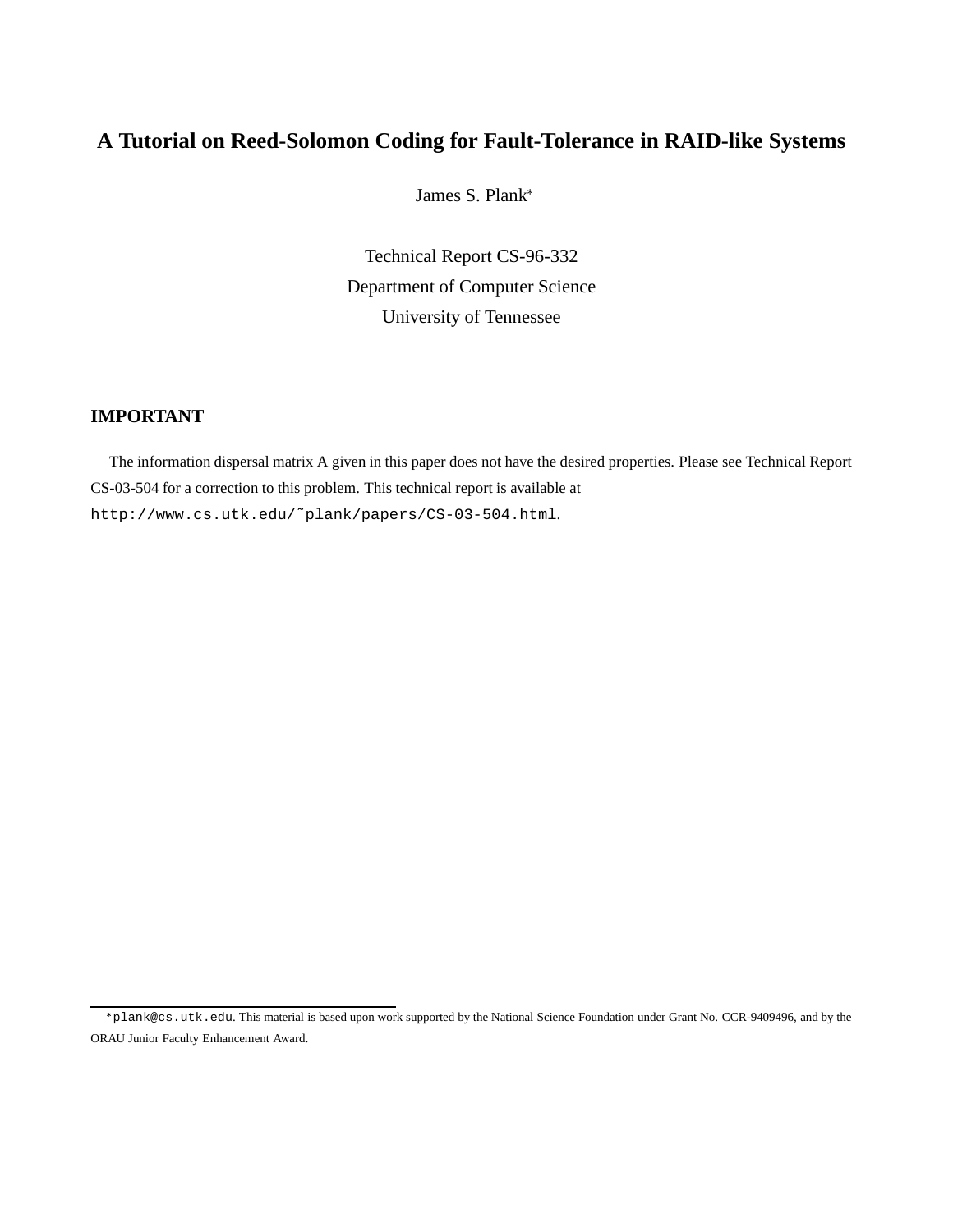#### **Abstract**

It is well-known that Reed-Solomon codes may be used to provide error correction for multiple failures in RAIDlike systems. The coding technique itself, however, is not as well-known. To the coding theorist, this technique is a straightforward extension to a basic coding paradigm and needs no special mention. However, to the systems programmer with no training in coding theory, the technique may be a mystery. Currently, there are no references that describe how to perform this coding that do not assume that the reader is already well-versed in algebra and coding theory.

This paper is intended for the systems programmer. It presents a complete specification of the coding algorithm plus details on how it may be implemented. This specification assumes no prior knowledge of algebra or coding theory. The goal of this paper is for a systems programmer to be able to implement Reed-Solomon coding for reliability in RAID-like systems without needing to consult any external references.

### **Problem Specification**

Let there be *n* storage devices,  $D_1, D_2, \ldots, D_n$ , each of which holds *k* bytes. These are called the *"Data Devices.*" Let there be m more storage devices  $C_1, C_2, \ldots, C_m$ , each of which also holds k bytes. These are called the *"Checksum Devices."* The contents of each checksum device will be calculated from the contents of the data devices. The goal is to define the calculation of each  $C_i$  such that if any  $m$  of  $D_1, D_2, \ldots, D_n, C_1, C_2, \ldots, C_m$ fail, then the contents of the failed devices can be reconstructed from the non-failed devices.

### **Introduction**

Error-correcting codes have been around for decades [1, 2, 3]. However, the technique of distributing data among multiple storage devices to achieve high-bandwidth input and output, and using one or more error-correcting devices for failure recovery is relatively new. It came to the fore with "Redundant Arrays of Inexpensive Disks" (*RAID*) where batteries of small, inexpensive disks combine high storage capacity, bandwidth, and reliability all at a low cost [4, 5, 6]. Since then, the technique has been used to design multicomputer and network file systems with high reliability and bandwidth [7, 8], and to design fast distributed checkpointing systems [9, 10, 11, 12]. We call all such systems *"RAID-like"* systems.

The above problem is central to all RAID-like systems. When storage is distributed among  $n$  devices, the chances of one of these devices failing becomes significant. To be specific, if the mean time before failure of one device is  $F$ , then the mean time to failure of a system of *n* devices is  $\frac{F}{n}$ . Thus in such systems, fault-tolerance must be taken into account.

For small values of  $n$  and reasonably reliable devices, one checksum device is often sufficient for fault-tolerance. This is the "RAID Level 5" configuration, and the coding technique is called " $n+1$ -parity." [4, 5, 6]. With  $n+1$ -parity, the *i*-th byte of the checksum device is calculated to be the bitwise exclusive-or (XOR) of the  $i$ -th byte of each data device. If any one of the  $n+1$  devices fails, it can be reconstructed as the XOR of the remaining n devices.  $N+1$ -parity is attractive because of its simplicity. It requires one extra storage device, and one extra write operation per write to any single device. Its main disadvantage is that it cannot recover from more than one simultaneous failure.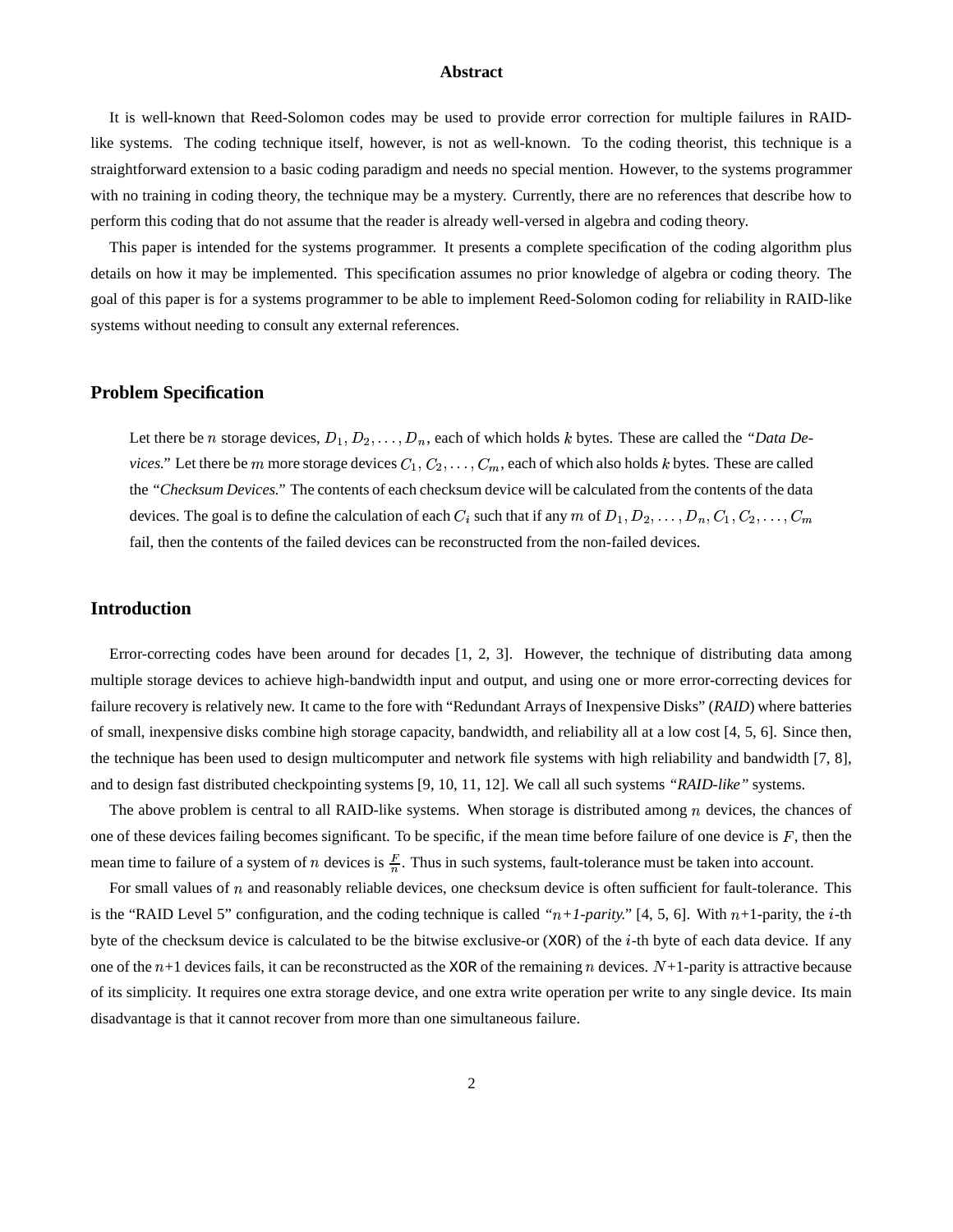As  $n$  grows, the ability to tolerate multiple failures becomes important [13]. Several techniques have been developed for this [13, 14, 15, 16], the concentration being small values of m. The most general technique for tolerating m simultaneous failures with exactly  $m$  checksum devices is a technique based on Reed-Solomon coding. This fact is cited in almost all papers on RAID-like systems. However, the technique itself is harder to come by.

The technique has an interesting history. It was first presented in terms of secret sharing by Karnin [17], and then by Rabin [18] in terms of information dispersal. Preparata [19] then showed the relationship between Rabin's method and Reed-Solomon codes, hence the labeling of the technique as Reed-Solomon coding. The technique has recently been discussed in varying levels of detail by Gibson [5], Schwarz [20] and Burkhard [13], with citations of standard texts on error correcting codes [1, 2, 3, 21, 22] for completeness.

There is one problem with all the above discussions of this technique — they require the reader to have a thorough knowledge of algebra and coding theory. Any programmer with a bachelor's degree in computer science has the skills to implement this technique, however few such programmers have the background in algebra and coding theory to understand the presentations in these papers and books.

The goal of this paper is to provide a presentation that can be understood by any systems programmer. No background in algebra or coding theory is assumed. We give a complete specification of the technique plus implementation details. A programmer should need no other references besides this paper to implement Reed-Solomon coding for reliability from multiple device failures in RAID-like systems.

### **General Strategy**

Formally, our failure model is that of an *erasure*. When a device fails, it shuts down, and the system recognizes this shutting down. This is as opposed to an *error*, in which a device failure is manifested by storing and retrieving incorrect values that can only be recognized by sort of embedded coding [2, 23].

The calculation of the contents of each checksum device  $C_i$  requires a function  $F_i$  applied to all the data devices. Figure 1 shows an example configuration using this technique (which we henceforth call *"RS-Raid"*) for  $n = 8$  and  $m = 2$ . The contents of checksum devices  $C_1$  and  $C_2$  are computed by applying functions  $F_1$  and  $F_2$  respectively.

The RS-Raid coding method breaks up each storage device into *words*. The size of each word is w bits, w being chosen by the programmer (subject to some constraints). Thus, the storage devices contain  $l = (k \text{ bytes}) \left(\frac{8 \text{ bits}}{\text{byte}}\right) \left(\frac{1 \text{ word}}{\text{w bits}}\right) = \frac{8k}{w}$  $\frac{1 + w \cdot \alpha}{w \cdot \text{bits}}$  =  $\frac{6w}{w}$ words each. The coding functions  $F_i$  operate on a word-by-word basis, as in Figure 2, where  $x_{i,j}$  represents the j-th word of device  $X_i$ .

To make the notation simpler, we assume that each device holds just one word and drop the extra subscript. Thus we view our problem as consisting of n data words  $d_1, \ldots, d_n$  and m checksum words  $c_1, \ldots, c_m$  which are computed from the data words in such a way that the loss of any  $m$  words can be tolerated.

To compute a checksum word  $c_i$  for the checksum device  $C_i$ , we apply function  $F_i$  to the data words:

$$
c_i=F_i(d_1,d_2,\ldots,d_n).
$$

If a data word on device  $D_j$  is updated from  $d_j$  to  $d'_j$ , then each checksum word  $c_i$  is recomputed by applying a func-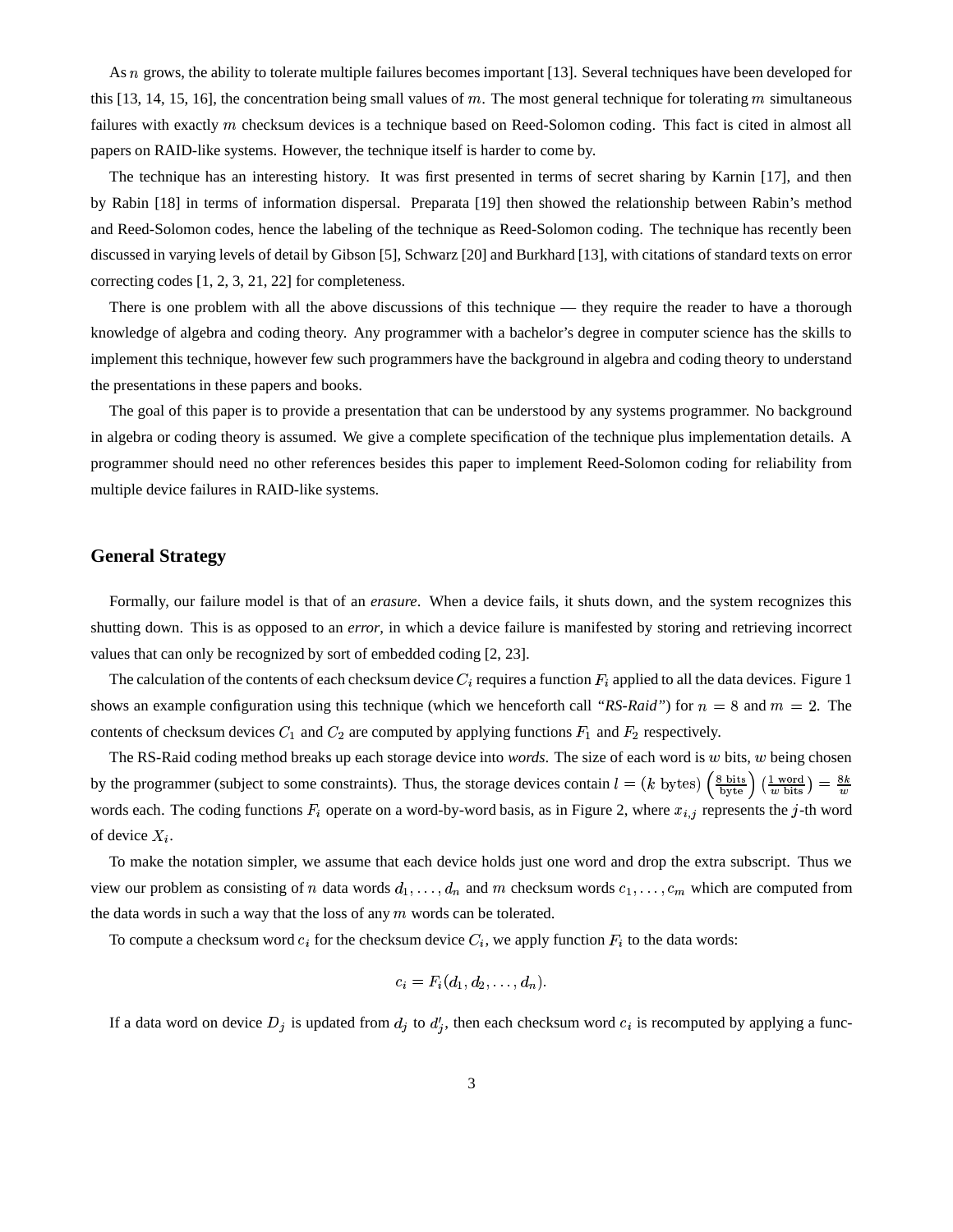$$
(D_1) (D_2) (D_3) (D_4)
$$
  
\n
$$
(D_5) (D_6) (D_7) (D_8)
$$
  
\n
$$
(C_1) = F_1(D_1, D_2, D_3, D_4, D_5, D_6, D_7, D_8)
$$
  
\n
$$
(C_2) = F_2(D_1, D_2, D_3, D_4, D_5, D_6, D_7, D_8)
$$

Figure 1: Providing two-site fault tolerance with two checksum devices

|           |           | $D_2$ $C_1$                       | $\scriptstyle C_2$                |
|-----------|-----------|-----------------------------------|-----------------------------------|
| $d_{1,1}$ | $d_{2,1}$ | $c_{1,1}=F_1(d_{1,1},d_{2,1})$    | $c_{2,1}=F_2(d_{1,1},d_{2,1})$    |
| $d_{1,2}$ | $d_{2,2}$ | $c_{1,2}=F_1(d_{1,2},d_{2,2})$    | $c_{2,2}=F_2(d_{1,2},d_{2,2})$    |
| $d_{1,3}$ | $d_{2,3}$ | $c_{1,3}=F_1(d_{1,3}, d_{2,3})$   | $c_{2,3}=F_2(d_{1,3},d_{2,3})$    |
|           |           |                                   |                                   |
|           |           |                                   |                                   |
|           |           |                                   |                                   |
| $a_{1,l}$ | $a_{2,l}$ | $c_{1,l} = F_1(d_{1,l}, d_{2,l})$ | $c_{2,l} = F_2(d_{1,l}, d_{2,l})$ |

Figure 2: Breaking the storage devices into words  $(n = 2, m = 2, l = \frac{8k}{m})$ 

tion  $G_{i,j}$  such that:

$$
c_i' = G_{i,j}(d_j, d_i', c_i).
$$

When up to m devices fail, we reconstruct the system as follows. First, for each failed data device  $D_i$ , we construct a function to restore the words in  $D_j$  from the words in the non-failed devices. When that is completed, we recompute any failed checksum devices  $C_i$  with  $F_i$ .

For example, suppose  $m = 1$ . We can describe  $n+1$ -parity in the above terms. There is one checksum device  $C_1$ , and words consist of one bit ( $w = 1$ ). To compute each checksum word  $c_1$ , we take the parity (XOR) of the data words:

$$
c_1=F_1(d_1,\ldots,d_n)=d_1\oplus d_2\oplus\ldots\oplus d_n.
$$

If a word on data device  $D_i$  changes from  $d_i$  to  $d'_i$ , then  $c_1$  is recalculated from the parity of its old value and the two data words:

$$
c'_1=G_{1,j}(d_j,d'_j,c_1)=c_1\oplus d_j\oplus d'_j.
$$

If a device  $D_i$  fails, then each word may be restored as the parity of the corresponding words on the remaining devices:

$$
d_j = d_1 \oplus \ldots \oplus d_{j-1} \oplus d_{j+1} \oplus \ldots \oplus d_n \oplus c_1.
$$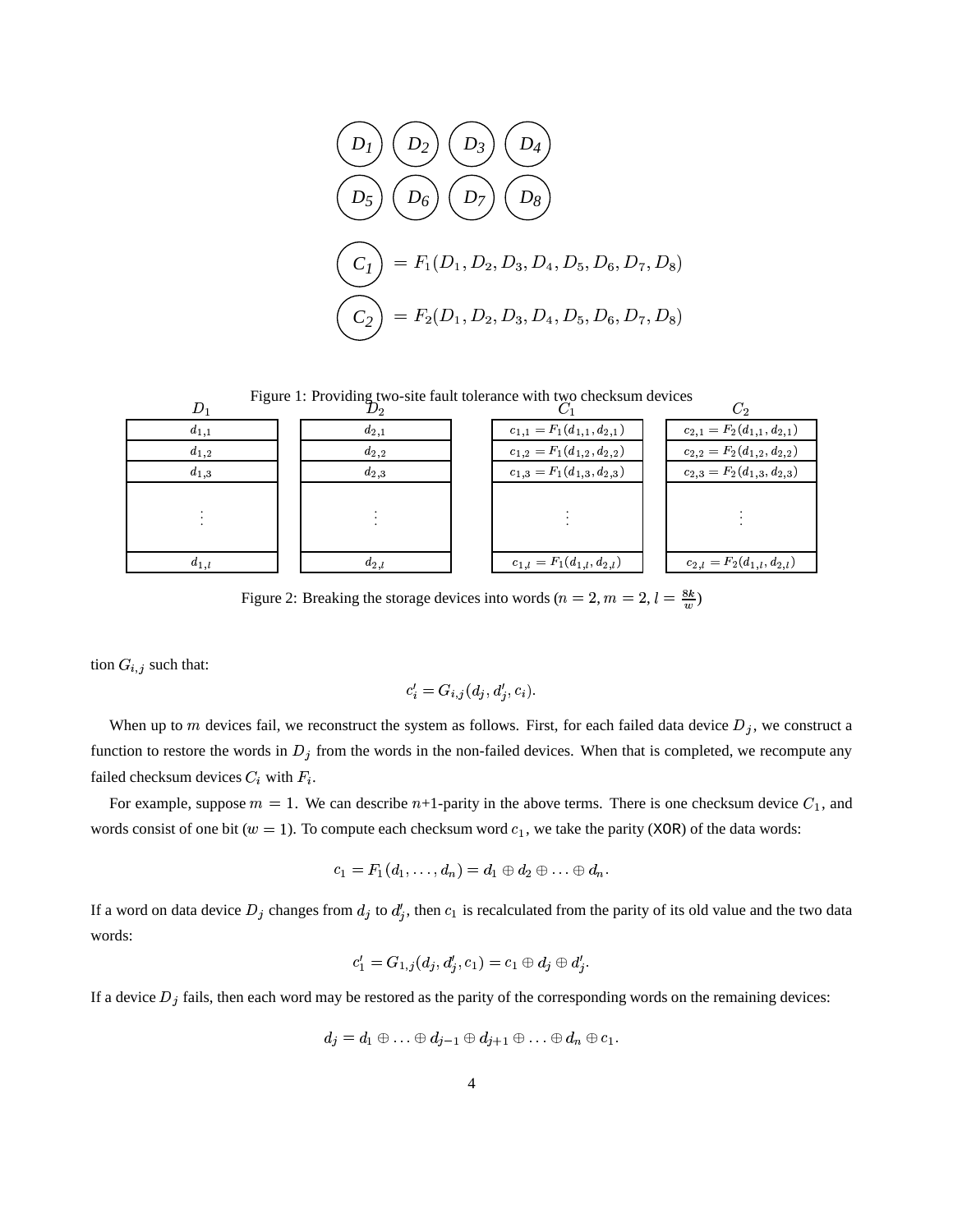In such a way, the system is resilient to any single device failure.

To restate, our problem is defined as follows. We are given *n* data words  $d_1, d_2, \ldots, d_n$  all of size w. We define functions F and G which we use to calculate and maintain the checksum words  $c_1, c_2, \ldots, c_m$ . We then describe how to reconstruct the words of any lost data device when up to  $m$  devices fail. Once the data words are reconstructed, the checksum words can be recomputed from the data words and  $F$ . Thus, the entire system is reconstructed.

### **Overview of the RS-Raid Algorithm**

There are three main aspects of the RS-Raid algorithm: using the Vandermonde matrix to calculate and maintain checksum words, using Gaussian Elimination to recover from failures, and using Galois Fields to perform arithmetic. Each is detailed below:

### **Calculating and Maintaining Checksum Words**

We define each function  $F_i$  to be a linear combination of the data words:

$$
c_i=F_i(d_1,d_2,\ldots,d_n)=\sum_{j=1}^nd_jf_{i,j}
$$

In other words, if we represent the data and checksum words as the vectors D and C, and the functions  $F_i$  as rows of the matrix  $F$ , then the state of the system adheres to the following equation:

$$
FD=C.
$$

We define F to be the  $m \times n$  Vandermonde matrix:  $f_{i,j} = j^{i-1}$ , and thus the above equation becomes:

$$
\begin{bmatrix}\nf_{1,1} & f_{1,2} & \cdots & f_{1,n} \\
f_{2,1} & f_{2,2} & \cdots & f_{2,n} \\
\vdots & \vdots & & \vdots \\
f_{m,1} & f_{m,2} & \cdots & f_{m,n}\n\end{bmatrix}\n\begin{bmatrix}\nd_1 \\
d_2 \\
\vdots \\
d_n\n\end{bmatrix} = \n\begin{bmatrix}\n1 & 1 & 1 & \cdots & 1 \\
1 & 2 & 3 & \cdots & n \\
\vdots & \vdots & & \vdots \\
1 & 2^{m-1} & 3^{m-1} & \cdots & n^{m-1}\n\end{bmatrix}\n\begin{bmatrix}\nd_1 \\
d_2 \\
\vdots \\
d_n\n\end{bmatrix} = \n\begin{bmatrix}\nc_1 \\
c_2 \\
\vdots \\
c_m\n\end{bmatrix}.
$$

When one of the data words  $d_j$  changes to  $d'_j$ , then each of the checksum words must be changed as well. This can be effected by subtracting out the portion of the checksum word that corresponds to  $d_j$ , and adding the required amount for  $d'_j$ . Thus,  $G_{i,j}$  is defined as follows:

$$
c'_{i} = G_{i,j}(d_j, d'_j, c_i) = c_i + f_{i,j}(d'_j - d_j).
$$

Therefore, the calculation and maintenance of checksum words can be done by simple arithmetic (however, it is a special kind of arithmetic, as explained below).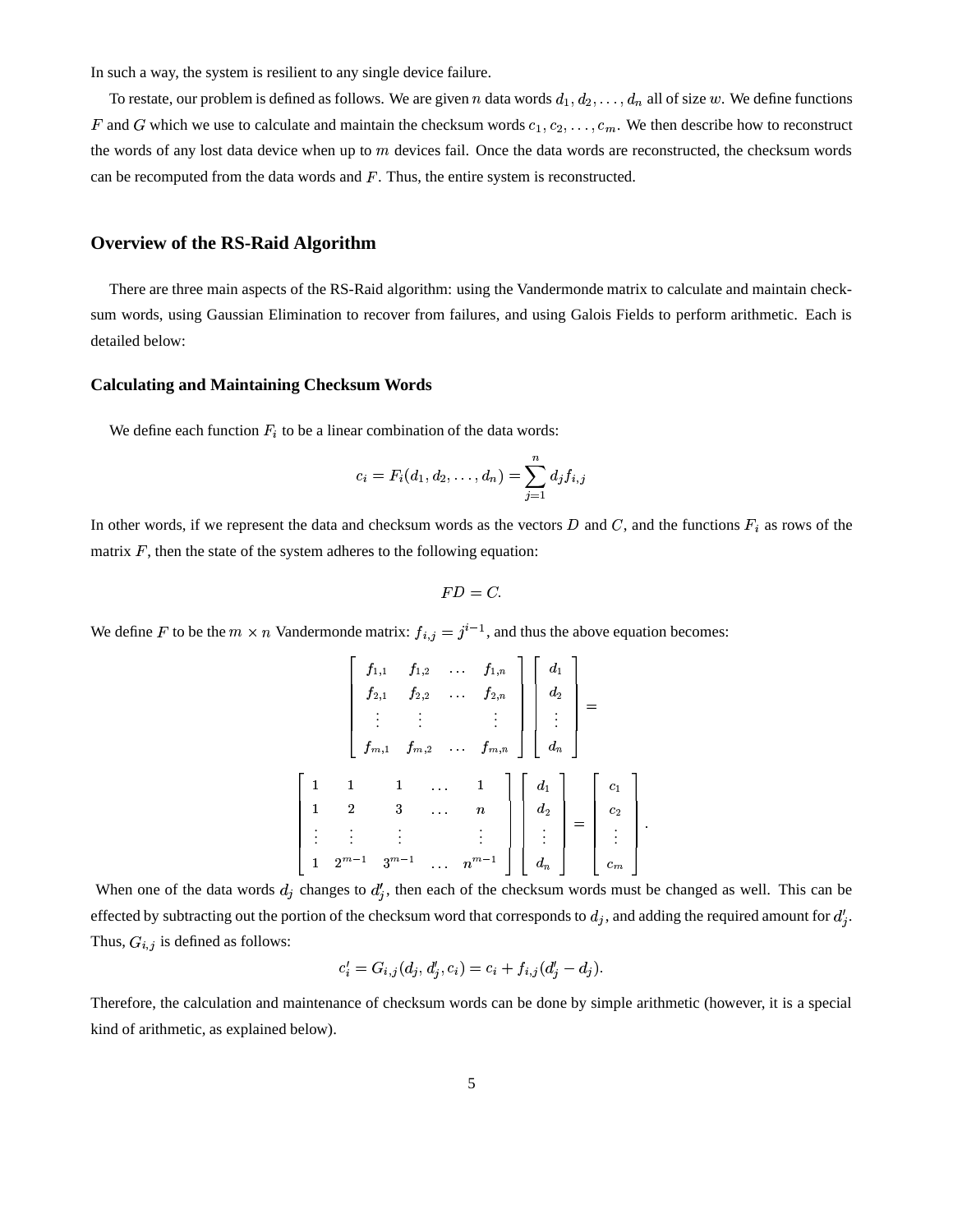### **Recovering From Failures**

To explain recovery from errors, we define the matrix A and the vector E as follows:  $A = \begin{bmatrix} 1 & 1 \\ 1 & 1 \end{bmatrix}$ , and  $E = \begin{bmatrix} 1 & 1 \\ 2 & 1 \end{bmatrix}$ . Then we have the following equation  $(AD = E)$ :

|          |                |           | $\alpha$ , $\alpha$ , $\alpha$     | 0                  |                    | $d_1$              |  |
|----------|----------------|-----------|------------------------------------|--------------------|--------------------|--------------------|--|
|          |                | 0         | $\alpha$ , $\alpha$ , $\alpha$     | 0                  |                    | $\boldsymbol{d}_2$ |  |
|          |                |           |                                    |                    | $\scriptstyle d_1$ |                    |  |
| $\Omega$ |                | 0         | $\mathbf{r}=\mathbf{r}+\mathbf{r}$ |                    | $\boldsymbol{d_2}$ | $\boldsymbol{d}_n$ |  |
|          |                |           | $\alpha$ , $\alpha$ , $\alpha$     |                    | ٠                  | $c_1$              |  |
|          | $\overline{2}$ | $\,3$     | $\sim 100$                         | $\boldsymbol{n}$   | $d_n$              | $\boldsymbol{c}_2$ |  |
|          |                |           |                                    |                    |                    |                    |  |
|          | $2^{m-1}$      | $3^{m-1}$ |                                    | $\cdots$ $n^{m-1}$ |                    | $c_m$              |  |

We can view each device in the system as having a corresponding row of the matrix  $A$  and the vector  $E$ . When a device fails, we reflect the failure by deleting the device's row from A and from E. What results a new matrix  $A'$  and a new vector  $E'$  that adhere to the equation:

$$
A'D = E'.
$$

Suppose exactly m devices fail. Then A' is a  $n \times n$  matrix. Because matrix F is defined to be a Vandermonde matrix, every subset of *n* rows of matrix A is guaranteed to be linearly independent. Thus, the matrix  $A'$  is non-singular, and the values of D may be calculated from  $A'D = E'$  using Gaussian Elimination. Hence all data devices can be recovered.

Once the values of D are obtained, the values of any failed  $C_i$  may be recomputed from D. It should be obvious that if fewer than m devices fail, the system may be recovered in the same manner, choosing any n rows of  $A'$  to perform the Gaussian Elimination. Thus, the system can tolerate any number of device failures up to  $m$ .

#### **Arithmetic over Galois Fields**

A major concern of the RS-Raid algorithm is that the domain and range of the computation are binary words of a fixed length  $w$ . Although the above algebra is guaranteed to be correct when all the elements are infinite precision real numbers, we must make sure that it is correct for these fixed-size words. A common error in dealing with these codes is to perform all arithmetic over the integers modulo  $2^w$ . This *does not work*, as division is not defined for all pairs of elements (for example,  $(3 \div 2)$  is undefined modulo 4), rendering the Gaussian Elimination unsolvable in many cases. Instead, we must perform addition and multiplication over a *field* with more than  $n + m$  elements [2].

Fields with  $2^w$  elements are called *Galois Fields* (denoted  $GF(2^w)$ ), and are a fundamental topic in algebra (e.g. [3, 21, 24]). This section defines how to perform addition, subtraction, multiplication, and division efficiently over a Galois Field. We give such a description without explaining Galois Fields in general. Appendix A contains a more detailed description of Galois Fields, and provides justification for the arithmetic algorithms in this section.

The elements of  $GF(2^w)$  are the integers from zero to  $2^w - 1$ . Addition and subtraction of elements of  $GF(2^w)$  are simple. They are the XOR operation. For example, in  $GF(2<sup>4</sup>)$ :

$$
11 + 7 = 1011 \oplus 0111 = 1100 = 12.
$$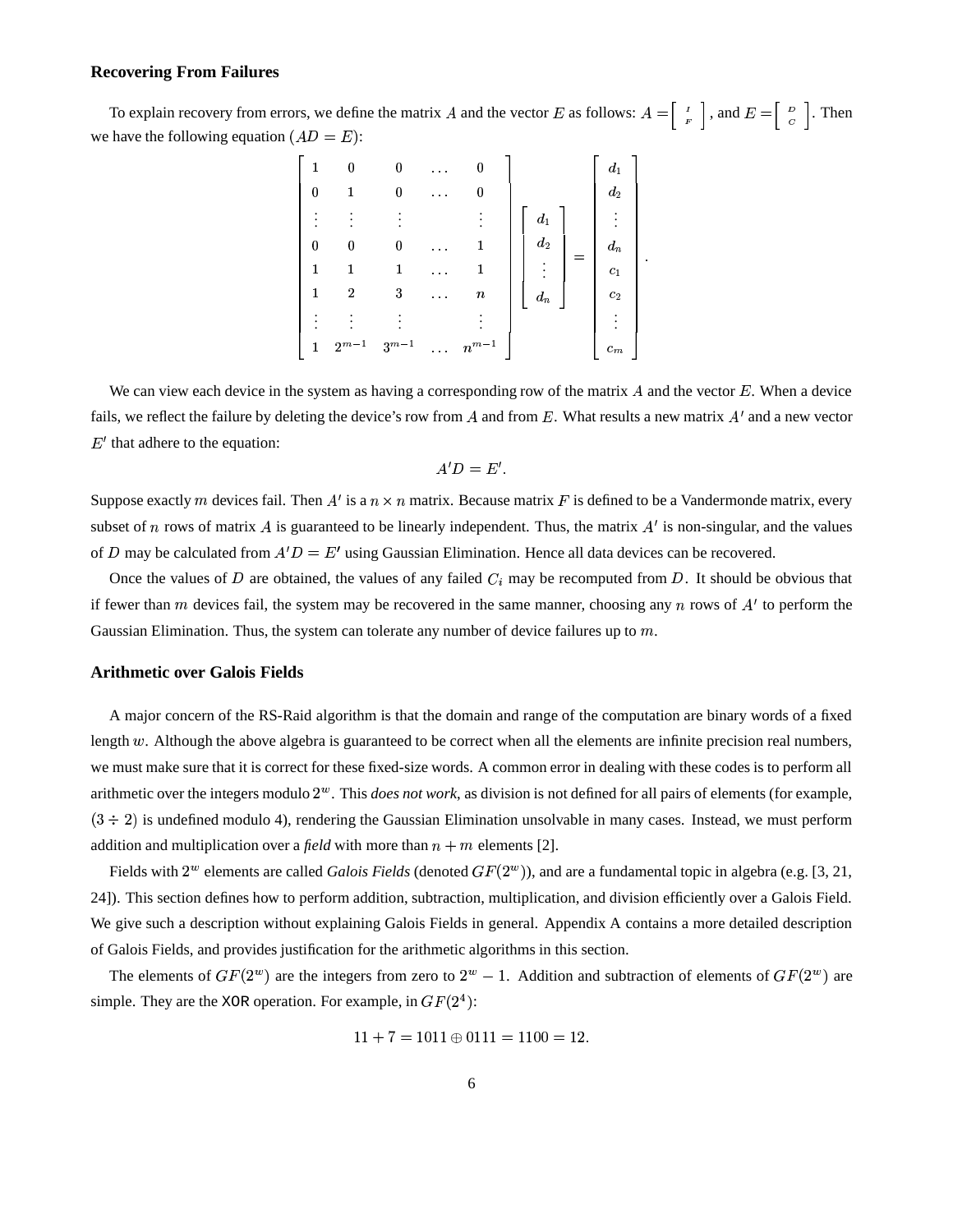$11 - 7 = 1011 \oplus 0111 = 1100 = 12.$ 

Multiplication and division are more complex. When  $w$  is small (16 or less), we use two logarithm tables, each of length  $2^w - 1$ , to facilitate multiplication. These tables are gflog and gfilog:

- int gflog[]: This table is defined for the indices 1 to  $2^w 1$ , and maps the index to its logarithm in the Galois Field.
- int gfilog[]: This table is defined for the indices 0 to  $2^w 2$ , and maps the index to its inverse logarithm in the Galois Field. Obviously,  $gflog[gfilog[i]] = i$ , and int gfilog[gflog[ $i$ ]] =  $i$ .

With these two tables, we can multiply two elements of  $GF(2^w)$  by adding their logs and then taking the inverse log, which yields the product. To divide two numbers, we instead subtract the logs. Figure 3 shows an implementation in C: This implementation makes use of the fact that the inverse log of an integer i is equal to the inverse log of  $(i \mod (2^w - 1))$ . This fact is explained in Appendix A. As with regular logarithms, we must treat zero as a special case, as the logarithm of zero is  $-\infty$ .

```
#define NW (1 << w) /* In other words, NW equals 2 to the w-th power */
int mult(int a, int b)
{
   int sum_log;
 if (a == 0 || b == 0) return 0;
  sum\_log = gflog[a] + gflog[b];if (sum\_log \gt = NW-1) sum\_log \gt = NW-1;
   return gfilog[sum_log];
}
int div(int a, int b)
{
   int diff_log;
  if (a == 0) return 0;
  if (b == 0) return -1; / * Can't divide by 0 * /diff\_log = gflog[a] - gflog[b]; if (diff_log < 0) diff_log += NW-1;
   return gfilog[diff_log];
}
```
Figure 3: C code for multiplication and division over  $GF(2^w)$  (Note: NW =  $2^w$ )

Unlike regular logarithms, the log of any non-zero element of a Galois Field is an integer, allowing for exact multiplication and division of Galois Field elements using these logarithm tables.

An important step, therefore, once w is chosen, is generating the logarithm tables for  $GF(2^w)$ . The algorithm to generate the logarithm and inverse logarithm tables for any  $w$  can be found in Appendix A; however the realization of this algorithm in C for  $w = 4$ ,  $w = 8$  or  $w = 16$  is included here in Figure 4. We include the tables for  $GF(2^4)$  as generated by setup tables(4) in Table 1.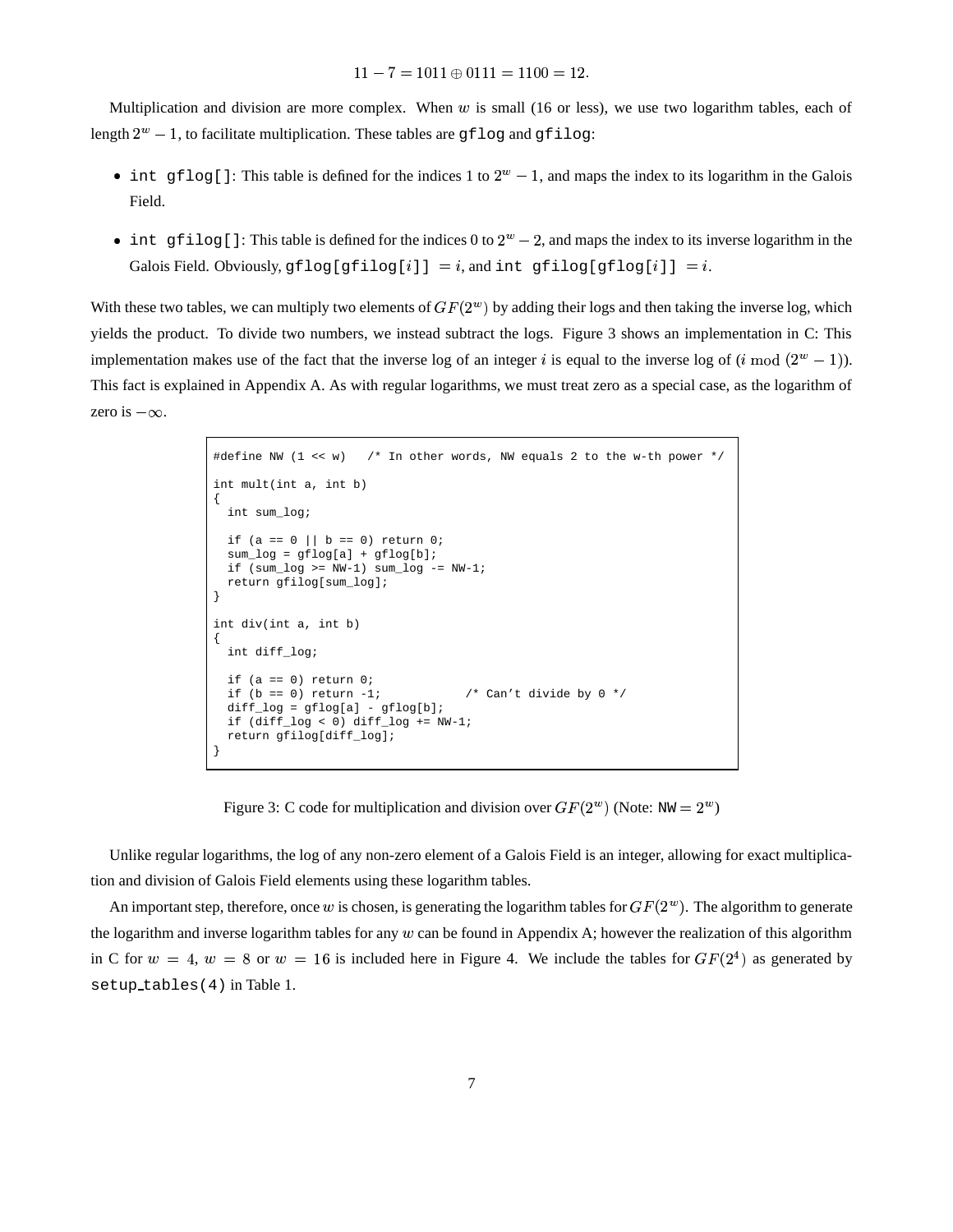```
unsigned int prim_poly_4 = 023;
unsigned int prim_poly_8 = 0435;
unsigned int prim_poly_16 = 0210013;
unsigned short *gflog, *gfilog;
int setup_tables(int w)
{
   unsigned int b, log, x_to_w, prim_poly;
  switch(w) {
 case 4: prim_poly = prim_poly_4; break;
 case 8: prim_poly = prim_poly_8; break;
     case 16: prim_poly = prim_poly_16; break;
     default: return -1;
   }
  x_to_w = 1 \iff w;
 gflog = (unsigned short *) malloc (sizeof(unsigned short) * x_to_w);
 gfilog = (unsigned short *) malloc (sizeof(unsigned short) * x_to_w;
 b = 1;for (log = 0; log < x_to_w-1; log ++) {
    gflog[b] = (unsigned short) log;
     gfilog[log] = (unsigned short) b;
    b = b \iff 1;if (b & x_to_w) b = b \land prim_poly;
   }
  return 0;
}
```
Figure 4: C code for generating the logarithm tables of  $GF(2^4)$ ,  $GF(2^8)$  and  $GF(2^{16})$ 

|        |   | $\sim$  |   |         |                          | $\overline{ }$ | $\circ$<br>O | $\Omega$ | 10             | $\pm$          | 1 <sub>2</sub><br>$\overline{1}$ | 1 <sub>2</sub><br>    | 14 |  |
|--------|---|---------|---|---------|--------------------------|----------------|--------------|----------|----------------|----------------|----------------------------------|-----------------------|----|--|
| gflog[ |   |         | ∼ | $\circ$ |                          | 10             |              | 14       |                | $\overline{ }$ | υ                                | 1 <sub>2</sub><br>1 J |    |  |
| gfilog | ∼ | $\circ$ |   | υ       | $\sim$<br>$\overline{1}$ | $\cdot$        |              | 10       | $\overline{ }$ | 14             | -<br><b>LJ</b>                   | 1 <sub>2</sub><br>    |    |  |

Table 1: Logarithm tables for  $GF(2^4)$ 

For example, using the values in Table 1 the following is arithmetic in  $GF(2<sup>4</sup>)$ :

|  | $3*7 = \text{gfilog[gflog[3]+gflog[7]]} = \text{gfilog[4+10]} = \text{gfilog[14]} = 9$ |  |  |  |
|--|----------------------------------------------------------------------------------------|--|--|--|
|  | $13*10 = gfilog[gflog[13]+gflog[10]] = gfilog[13+9] = gfilog[7] = 11$                  |  |  |  |
|  | $13 \div 10 = gfilog[gflog[13]-gflog[10]] = gfilog[13-9] = gfilog[4] = 3$              |  |  |  |
|  | $3 \div 7$ = gfilog[gflog[3]-gflog[7]] = gfilog[4-10] = gfilog[9] = 14                 |  |  |  |

Therefore, a multiplication or division requires one conditional, three table lookups (two logarithm table lookups and one inverse table lookup), an addition or subtraction, and a modulo operation. For efficiency in Figure 3, we implement the modulo operation as a conditional and a subtraction or addition.

# **The Algorithm Summarized**

Given  $n$  data devices and  $m$  checksum devices, the RS-Raid algorithm for making them fault-tolerant to up to  $m$  failures is as follows.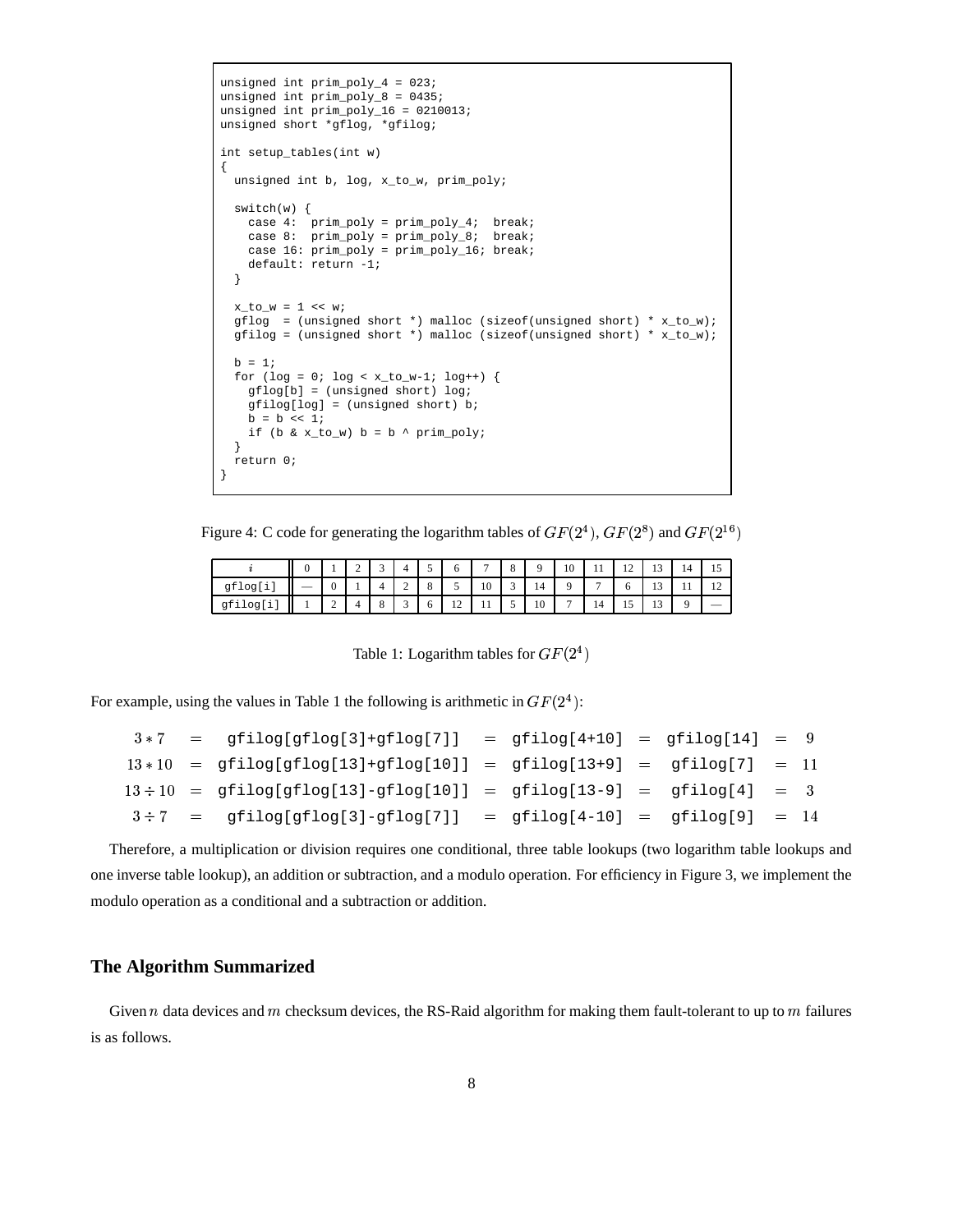- 1. Choose a value of w such that  $2^w > n + m$ . It is easiest to choose  $w = 8$  or  $w = 16$ , as words then fall directly on byte boundaries. Note that with  $w = 16$ ,  $n + m$  can be as large as 65, 535.
- 2. Set up the tables gflog and gfilog as described in Appendix A and implemented in Figure 4.
- 3. Set up the matrix F to be the  $m \times n$  Vandermonde matrix:  $f_{i,j} = j^{i-1}$  (for  $1 \le i \le m, 1 \le j \le n$ ) where multiplication is performed over  $GF(2^w)$ .
- 4. Use the matrix  $F$  to calculate and maintain each word of the checksum devices from the words of the data devices. Again, all addition and multiplication is performed over  $GF(2^w)$ .
- 5. If any number of devices up to m fail, then they can be restored in the following manner. Choose any n of the remaining devices, and construct the matrix  $A'$  and vector  $E'$  as defined previously. Then solve for D in  $A'D = E'$ . This enables the data devices to be restored. Once the data devices are restored, the failed checksum devices may be recalculated using the matrix  $F$ .

## **An Example**

As an example, suppose we have three data devices and three checksum devices, each of which holds one megabyte. Then  $n = 3$ , and  $m = 3$ . We choose w to be four, since  $2^w > n + m$ , and since we can use the logarithm tables in Table 1 to illustrate multiplication.

Next, we set up gflog and gfilog to be as in Table 1. We construct F to be a  $3 \times 3$  Vandermonde matrix, defined over  $GF(2^4)$ :

$$
F = \left[ \begin{array}{rrr} 1^0 & 2^0 & 3^0 \\ 1^1 & 2^1 & 3^1 \\ 1^2 & 2^2 & 3^2 \end{array} \right] = \left[ \begin{array}{rrr} 1 & 1 & 1 \\ 1 & 2 & 3 \\ 1 & 4 & 5 \end{array} \right]
$$

Now, we can calculate each word of each checksum device using  $FD = C$ . For example, suppose the first word of  $D_1$  is 3, the first word of  $D_2$  is 13, and the first word of  $D_3$  is 9. Then we use F to calculate the first words of  $C_1, C_2$ , and  $C_3$ :

$$
C_1 = (1)(3) \oplus (1)(13) \oplus (1)(9)
$$
  
\n
$$
= 3 \oplus 13 \oplus 9
$$
  
\n
$$
= 0011 \oplus 1101 \oplus 1001 = 0111 = 7
$$
  
\n
$$
C_2 = (1)(3) \oplus (2)(13) \oplus (3)(9)
$$
  
\n
$$
= 3 \oplus 9 \oplus 8
$$
  
\n
$$
= 0011 \oplus 1001 \oplus 1000 = 0010 = 2
$$
  
\n
$$
C_3 = (1)(3) \oplus (4)(13) \oplus (5)(9)
$$
  
\n
$$
= 3 \oplus 1 \oplus 11
$$
  
\n
$$
2001 \oplus 2001 \oplus 1011 = 1001 = 0
$$

 $=$  0011  $\oplus$  0001  $\oplus$  1011  $=$  1001  $=$  9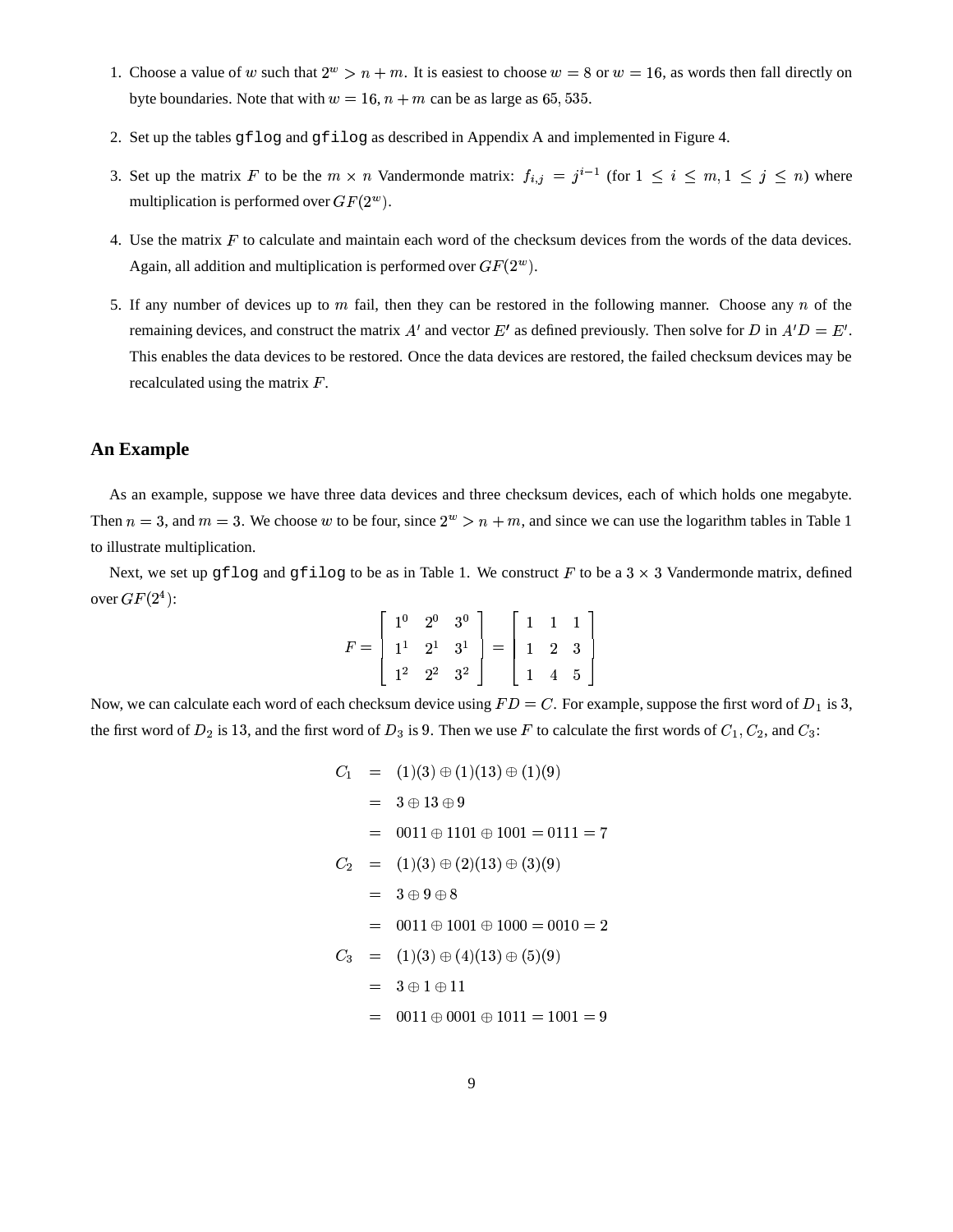Suppose we change  $D_2$  to be 1. Then  $D_2$  sends the value  $(1-13) = (0001 \oplus 1101) = 12$  to each checksum device, which uses this value to recompute its checksum:

$$
C_1 = 7 \oplus (1)(12) = 0111 \oplus 1100 = 11
$$
  
\n
$$
C_2 = 2 \oplus (2)(12) = 2 \oplus 11 = 0010 \oplus 1011 = 9
$$
  
\n
$$
C_3 = 9 \oplus (4)(12) = 9 \oplus 5 = 1001 \oplus 0101 = 12
$$

Suppose now that devices  $D_2$ ,  $D_3$ , and  $C_3$  are lost. Then we delete the rows of A and E corresponding to  $D_1$ ,  $D_2$ , and  $C_3$  to get  $A'D = E'$ :

> $\sim$

the contract of the contract of the contract of the contract of the contract of the contract of the contract of

$$
\begin{bmatrix} 1 & 0 & 0 \\ 1 & 1 & 1 \\ 1 & 2 & 3 \end{bmatrix} D = \begin{bmatrix} 3 \\ 11 \\ 9 \end{bmatrix}
$$

By applying Gaussian elimination, we can invert A' to yield the following equation:  $D = (A')^{-1}E'$ , or:

$$
D = \left[ \begin{array}{rrr} 1 & 0 & 0 \\ 2 & 3 & 1 \\ 3 & 2 & 1 \end{array} \right] \left[ \begin{array}{r} 3 \\ 11 \\ 9 \end{array} \right].
$$

From this, we get:

$$
D_2 = (2)(3) \oplus (3)(11) \oplus (1)(9) = 6 \oplus 14 \oplus 9 = 1
$$
  

$$
D_3 = (3)(3) \oplus (2)(11) \oplus (1)(9) = 5 \oplus 5 \oplus 9 = 9
$$

And then:

$$
C_3=(1)(3)\oplus (4)(1)\oplus (5)(9)=3\oplus 4\oplus 11=12
$$

Thus, the system is recovered.

## **Implementation and Performance Details**

We examine some implementation and performance details of RS-Raid coding on two applications: a RAID controller, and a distributed checkpointing system. Both are pictured in Figure 5. In a RAID controller, there is one central processing location that controls the multiple devices. A distributed checkpointing system is more decentralized. Each device is controlled by a distinct processing unit, and the processing units communicate by sending messages over a communication network.

### **RAID Controllers**

In RAID systems, a basic file system operation is when a process writes an entire stripe's worth of data to a file. The file system must break up this data into n blocks, one for each data device, calculate m blocks worth of encoding information, and then write one block to each of the  $n+m$  devices. The overhead of calculating  $c_1$  is

$$
S_{Block}(n-1)\left(\frac{1}{R_{\text{XOR}}}\right),
$$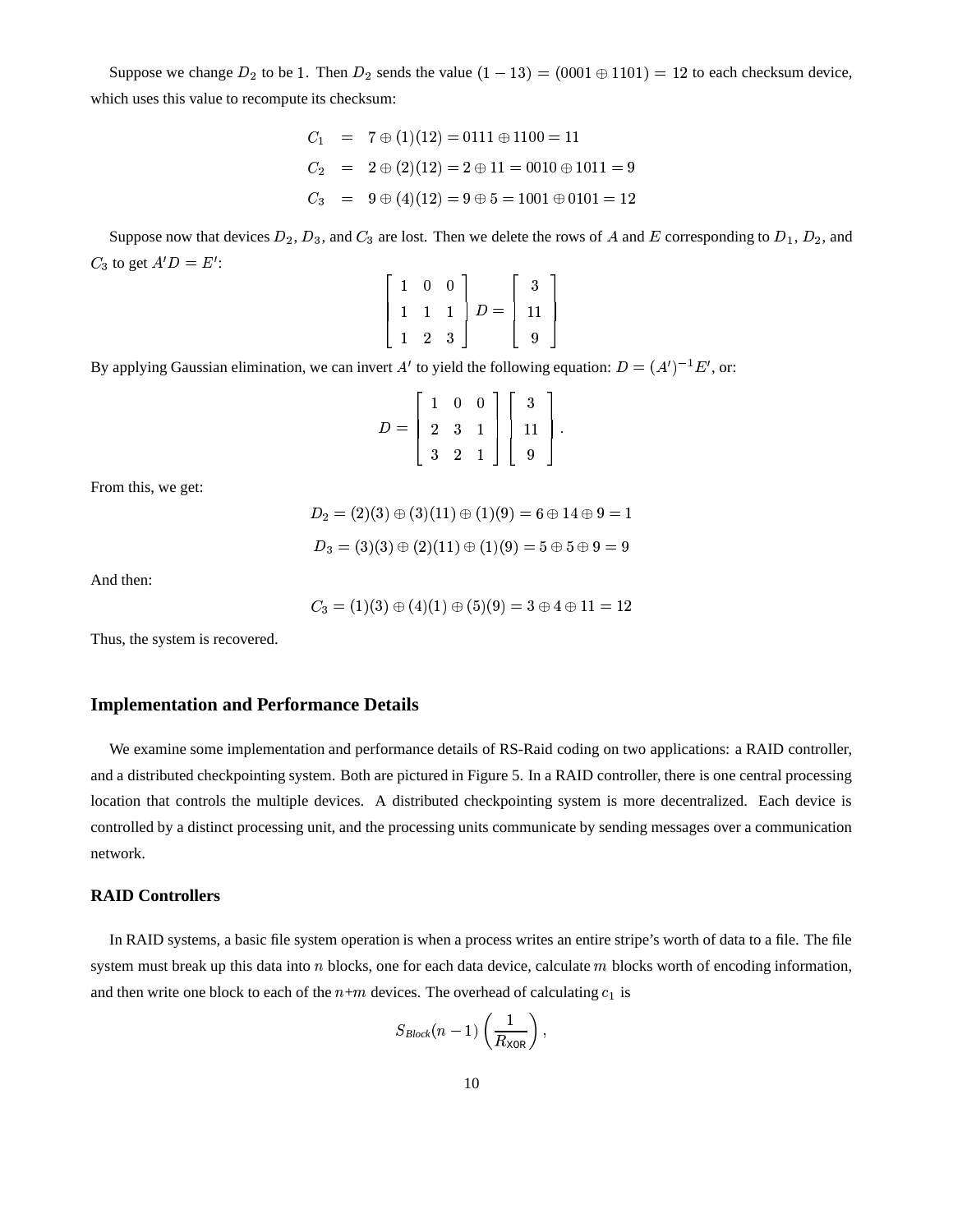

RAID controller Checkpointing system



where  $S_{Block}$  is the size of a block and  $R_{XOR}$  is the rate of performing XOR. This is because the first row of F is all ones and therefore there are no Galois Field multiplications in the calculation of  $c_1$ . The overhead of calculating  $c_i$  where  $i > 1$  is:

$$
S_{Block}(n-1)\left(\frac{1}{R_{\text{XOR}}}+\frac{1}{R_{GFmult}}\right),
$$

where  $R_{GFmulti}$  is the rate of performing Galois Field multiplications. This is because  $n-1$  of the n data blocks must be multiplied by some  $f_{i,j} \neq 1$  before being XOR'd together. Thus the overhead of calculating the m checksum blocks is

$$
S_{Block}(n-1)\left(\frac{m}{R_{\text{XOR}}} + \frac{(m-1)}{R_{GFmult}}\right).
$$

The cost of writing an entire parity stripe is therefore the above figure plus the time to write one block to each of the  $n + m$  $disks.<sup>1</sup>$ 

A second basic file system operation is overwriting a small number of bytes of a file. This updates the information stored on one disk, and necessitates a recalculation of the encoding on each checksum disk. To be specific, for each word of disk  $D_i$  that is changed from  $d_i$  to  $d'_i$ , the appropriate word of each checksum disk  $C_i$  is changed from  $c_i$  to  $c_i + f_{i,i}(d'_i - d_i)$ , where arithmetic is performed over the Galois Field.

The cost of computing  $(d'_i - d_j)$  is one XOR operation. This needs to be performed just one time. The cost of multiplying  $(d_i - d_i)$  by  $f_{i,j}$  is zero if  $i = 1$  or  $j = 1$ , and one Galois Field multiplication if  $i > 1$  and  $j > 1$ . Finally, the cost of adding  $f_{i,j}(d'_i - d'_j)$  to  $c_i$  is one XOR operation for each value of i. Thus, the total cost of changing a word from  $d_j$  to  $d'_i$  is:

The cost of writing one word to 
$$
m + 1
$$
 disks + 
$$
\begin{cases} \frac{m+1}{R_{\text{XOR}}} \\ \frac{m+1}{R_{\text{XOR}}} + \frac{m-1}{R_{\text{GF}}}\end{cases}
$$
 if  $j = 1$  otherwise.

The dominant portion of this cost is the cost of writing to the disks. For this reason, Gibson defines the *update penalty* of an encoding strategy to be the number of disks that must be updated per word update [14]. For RS-Raid coding, the update penalty is  $m$  disks, which is the minimum value for tolerating  $m$  failures. As in all RAID systems, the encoding information may be distributed among the  $n + m$  disks to avoid having the checksum disks become hot spots [5, 26].

The final operation of concern is recovery. Here, we assume that  $y \leq m$  failures have occurred and the system must recover the contents of the  $y$  disks. In the RS-Raid algorithm, recovery consists of performing Gaussian Elimination of an equation  $A'D = E'$  so that  $(A')^{-1}$  is determined. Then, the contents of all the failed disks may be calculated as a linear combination of the disks in  $E'$ . Thus, recovery has two parts: the Gaussian Elimination and the recalculation.

<sup>&</sup>lt;sup>1</sup>We do not include any equations for the time to perform disk reads/writes because the complexity of disk operation precludes a simple encapsulation [25].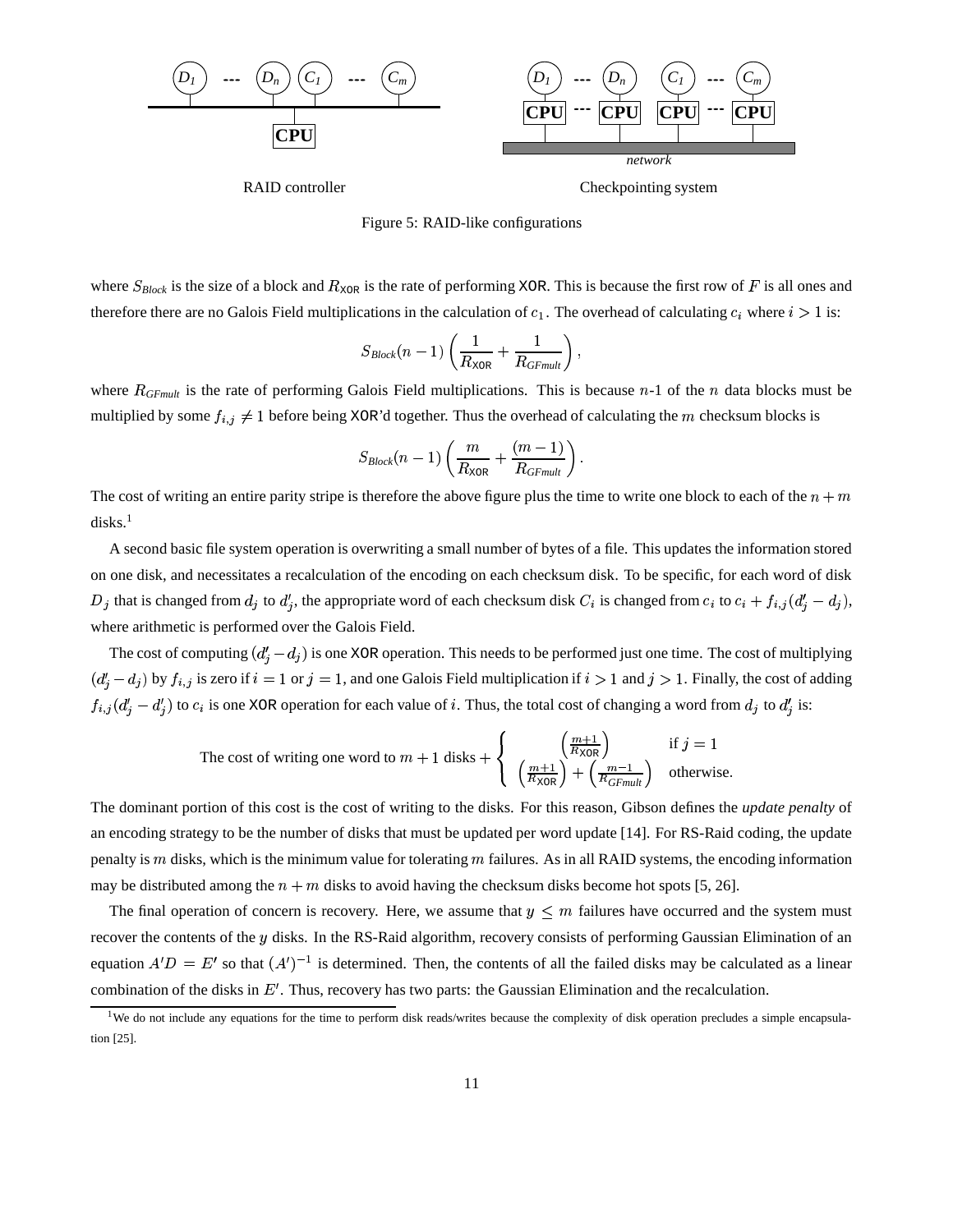Since at least  $n - y$  rows of A' are identity rows, the Gaussian Elimination takes  $O(y^2n)$  steps. As y is likely to be small this should be very fast (i.e. milliseconds). The subsequent recalculation of the failed disks can be broken into parity stripes. For each parity stripe, one block is read from each of the  $n$  non-failed disks. One block is then calculated for each of the failed disks, and then written to the proper replacement disk. The cost of recovering one block is therefore:

The cost of reading one  
block from each of *n* disks 
$$
\left(\frac{(y)S_{Block}(n-1)}{R_{XOR}}\right) + \left(\frac{(y)S_{Block}(n)}{R_{GFmult}}\right) + \left(\frac{\text{The costs of writing one}}{\text{block to each of } y \text{ disks}}\right).
$$

Note that the  $\left(\frac{(y)S_{Block}(n)}{R_{GFmult}}\right)$  term accounts for the fact that all the elements of  $(A')^{-1}$  may be greater than one. For more detailed information on other parameters that influence the performance of recovery in RAID systems, see Reference [26].

### **Checkpointing Systems**

In distributed checkpointing systems, the usage of RS-Raid encoding is slightly different from its usage in the RAID controller. Here, there are two main operations, checkpointing and recovery. With checkpointing, we assume that the data devices hold data, but that the checksum devices are uninitialized. There are two basic approaches that can be taken to initializing the checksum devices:



Figure 6: The broadcast algorithm

**The Broadcast Algorithm** (Figure 6): Each checksum device  $C_i$  initializes its data to zero. Then each data device  $D_j$ broadcasts its contents to every checksum device  $C_i$ . Upon receiving  $D_j$ 's data,  $C_i$  multiplies it by  $f_{i,j}$  and XOR's it into its data space. When this is done, all the checksum devices are initialized. The time complexity of this method is

$$
nS_{device} \left( \frac{1}{R_{broadcast}} + \frac{1}{R_{GFmult}} + \frac{1}{R_{XOR}} \right),
$$

Where  $S_{device}$  is the size of the device and  $R_{broadcast}$  is the rate of message broadcasting. This assumes that message-sending bandwidth dominates latency, and that the checksum devices do not overlap computation and communication significantly.

**The Fan-in Algorithm** (Figure 7): This algorithm proceeds in m steps — one for each  $C_i$ . In step *i*, each data device  $D_i$ multiplies its data by  $f_{i,j}$ , and then the data devices perform a fan-in XOR of their data, sending the final result to  $C_i$ . The time complexity of this method is

$$
mS_{device} \left( \frac{\log n}{R_{\text{XOR}}} + \frac{\log n + 1}{R_{network}} \right) + \left( \frac{(m-1)S_{device}}{R_{GFmult}} \right),
$$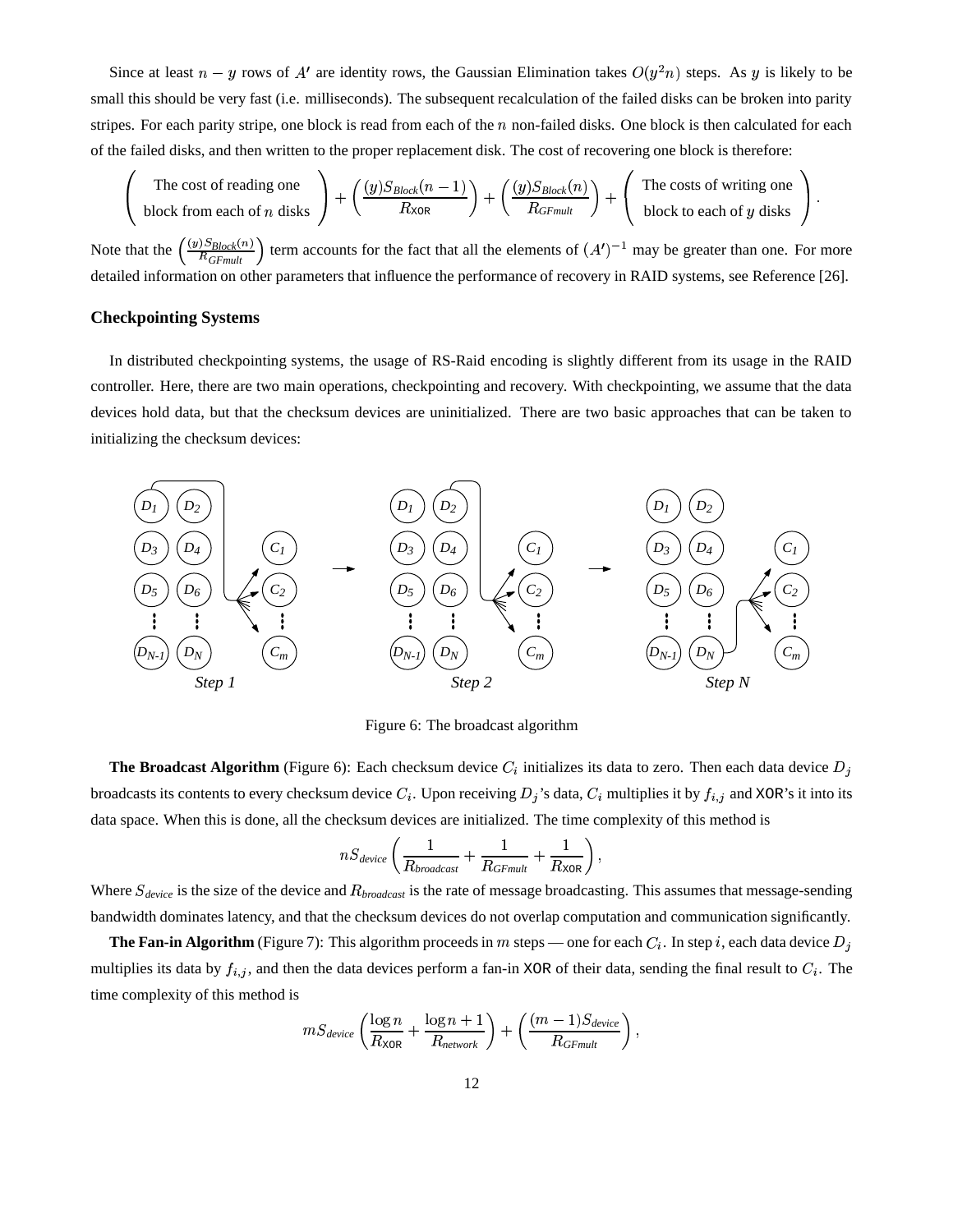

Figure 7: The Fan-in algorithm

where  $R_{network}$  is the network bandwidth. This takes into account the fact that no Galois Field multiplications are necessary to compute  $C_1$ . Moreover, this equation assumes that there is no contention for the network during the fan-in. On a broadcast network like an Ethernet, where two sets of processors cannot exchange messages simultaneously, the  $\log n$  terms become  $n-1$ .

Obviously, the choice of algorithm is dictated by the characteristics of the network.

Recovery from failure is straightforward. Since the Gaussian Elimination is fast, it should be performed redundantly in the CPU's of each device (as opposed to performing the Gaussian Elimination with some sort of distributed algorithm).

The recalculation of the failed devices can then be performed using either the broadcast or fan-in algorithm as described above. The cost of recovery should thus be slightly greater than the cost of computing the checksum devices.

### **Other Coding Methods**

There are other coding methods that can be used for fault-tolerance in RAID-like systems. Most are based on parity encodings, where each checksum device is computed to be the bitwise exclusive-or of some subset of the data devices:

$$
c_i = a_{i,1}d_1 \oplus a_{i,2}d_2 \oplus \ldots \oplus a_{i,n}d_n, \text{ where } a_{i,j} \in \{0,1\}.
$$

Although these methods can tolerate up to  $m$  failures (for example, all the checksum devices can fail), they do not tolerate *all* combinations of *m* failures. For example, the well-known Hamming code can be adapted for RAID-like systems [5]. With Hamming codes,  $m = \lfloor \log(m + n - 1) \rfloor$  checksum devices are employed, and all two-device failures may be tolerated. One-dimensional parity [14] is another parity-based method that can tolerate certain classes of multiple-device failures. With one-dimensional parity, the data devices are partitioned into m groups,  $g_1 \ldots g_m$ , and each checksum device  $c_i$  is computed to be the parity of the data devices in  $g_i$ . With one-dimensional parity, the system can tolerate one failure per group. Note that when  $m = 1$ , this is simply  $n+1$ -parity, and when  $m = n$ , this is equivalent to device mirroring.

Two-dimensional parity [14] is an extension of one-dimensional parity that tolerates any two device failures. With twodimensional parity, m must be greater than or equal to  $2\sqrt{n}$ , which can result in too much cost if devices are expensive. Other strategies for parity-based encodings that tolerate two and three device failures are discussed in Reference [14]. Since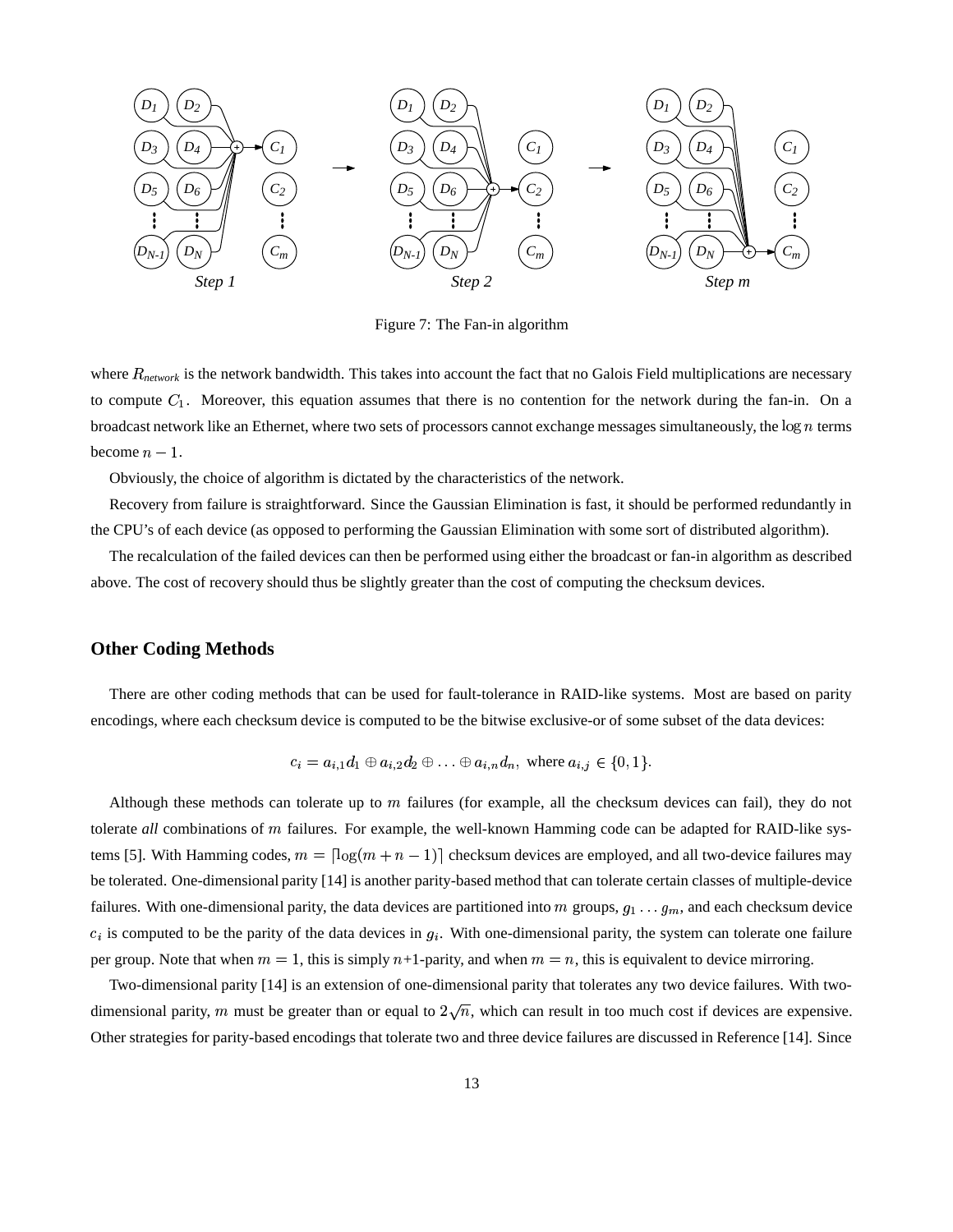

Hamming code,  $n=11, m=4$ 



One-dimensional parity,  $n = 12, m = 3$ 





Figure 8: Parity-based encodings

all of these schemes are based on parity, they show better performance than RS-Raid coding for equivalent values of  $m$ . However, unlike RS-Raid coding, these schemes do not have *minimal device overhead*. In other words, there are some combinations of  $k \leq m$  device failures that the system cannot tolerate.

An important coding technique for two device failures is EVENODD coding [15]. This technique tolerates all two device failures with just two checksum devices, and all coding operations are XOR's. Thus, it too is faster than RS-Raid coding. To the author's knowledge, there is no parity-based scheme that tolerates three or more device failures with minimal device overhead.

### **Conclusion**

This paper has presented a complete specification for implementing Reed-Solomon coding for RAID-like systems. With this coding, one can add  $m$  checksum devices to  $n$  data devices, and tolerate the failure of any  $m$  devices. This has application in disk arrays, network file systems and distributed checkpointing systems.

This paper does not claim that RS-Raid coding is the best method for all applications in this domain. For example, in the case where  $m = 2$ , EVENODD coding [15] solves the problem with better performance, and one-dimensional parity [14] solves a similar problem with even better performance. However, RS-Raid coding is the only general solution for all values of  $n$  and  $m$ .

The table-driven approach for multiplication and division over a Galois Field is just one way of performing these actions. For values where  $n + m < 65,536$ , this is an efficient software solution that is easy to implement and does not consume much physical memory. For larger values of  $n + m$ , other approaches (hardware or software) may be necessary. See References [2], [27] and [28] for examples of other approaches.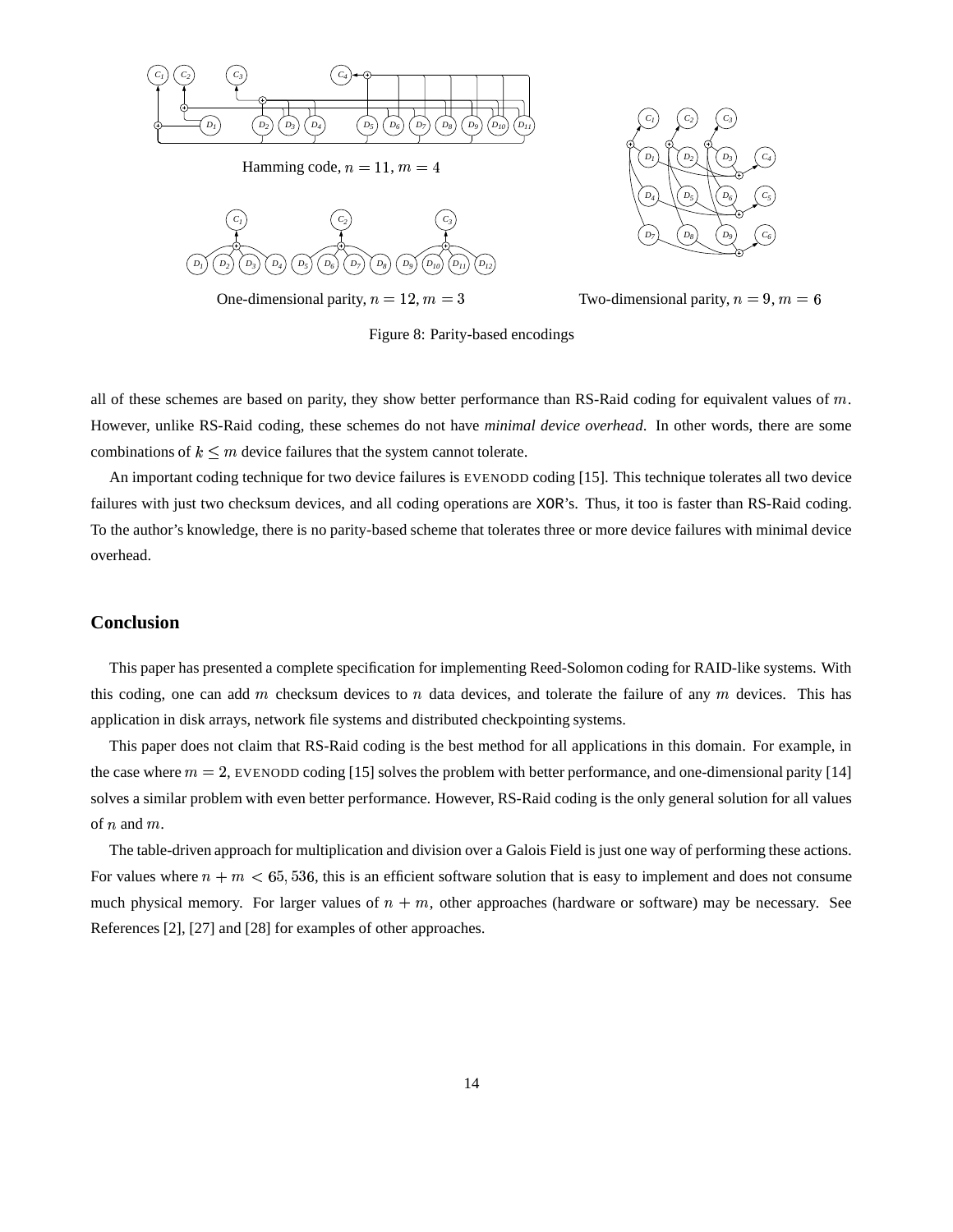### **Acknowledgements**

The author thanks Joel Friedman, Kai Li, Michael Puening, Norman Ramsey, Brad Vander Zanden and Michael Vose for their valuable comments and discussion concerning this paper.

### **References**

- [1] E. R. Berlekamp. *Algebraic Coding Theory*. McGraw-Hill, New York, 1968.
- [2] W. W. Peterson and E. J. Weldon, Jr. *Error-Correcting Codes, Second Edition*. The MIT Press, Cambridge, Massachusetts, 1972.
- [3] F.J. MacWilliams and N.J.A. Sloane. *The Theory of Error-Correcting Codes, Part I*. North-Holland Publishing Company, Amsterdam, New York, Oxford, 1977.
- [4] D. A. Patterson, G. Gibson, and R. H. Katz. A case for redundant arrays of inexpensive disks (RAID). In *1988 ACM Conference on Management of Data*, pages 109–116, June 1988.
- [5] G. A. Gibson. *Redundant Disk Arrays: Reliable, Parallel Secondary Storage*. The MIT Press, Cambridge, Massachusetts, 1992.
- [6] P. M. Chen, E. K. Lee, G. A. Gibson, R. H. Katz, and D. A. Patterson. RAID: High-performance, reliable secondary storage. *ACM Computing Surveys*, 1994.
- [7] J. H. Hartman and J. K. Ousterhout. The zebra striped network file system. *Operating Systems Review – 14th ACM Symposium on Operating System Principles*, 27(5):29–43, December 1993.
- [8] P. Cao, S. B. Lim, S. Venkataraman, and J. Wilkes. The TickerTAIP parallel RAID architecture. *ACM Transactions on Computer Systems*, 12(3), 1994.
- [9] J. S. Plank and K. Li. Faster checkpointing with  $N + 1$  parity. In 24th International Symposium on Fault-Tolerant *Computing*, pages 288–297, Austin, TX, June 1994.
- [10] J. S. Plank, Y. Kim, and J. Dongarra. Algorithm-based diskless checkpointing for fault tolerant matrix operations. In *25th International Symposium on Fault-Tolerant Computing*, pages 351–360, Pasadena, CA, June 1995.
- [11] T. Chiueh and P. Deng. Efficient checkpoint mechanisms for massively parallel machines. In *26th International Symposium on Fault-Tolerant Computing*, Sendai, June 1996.
- [12] J. S. Plank. Improving the performance of coordinated checkpointers on networks of workstations using RAID techniques. In *15th Symposium on Reliable Distributed Systems*, October 1996.
- [13] W. A. Burkhard and J. Menon. Disk array storage system reliability. In *23rd International Symposium on Fault-Tolerant Computing*, pages 432–441, Toulouse, France, June 1993.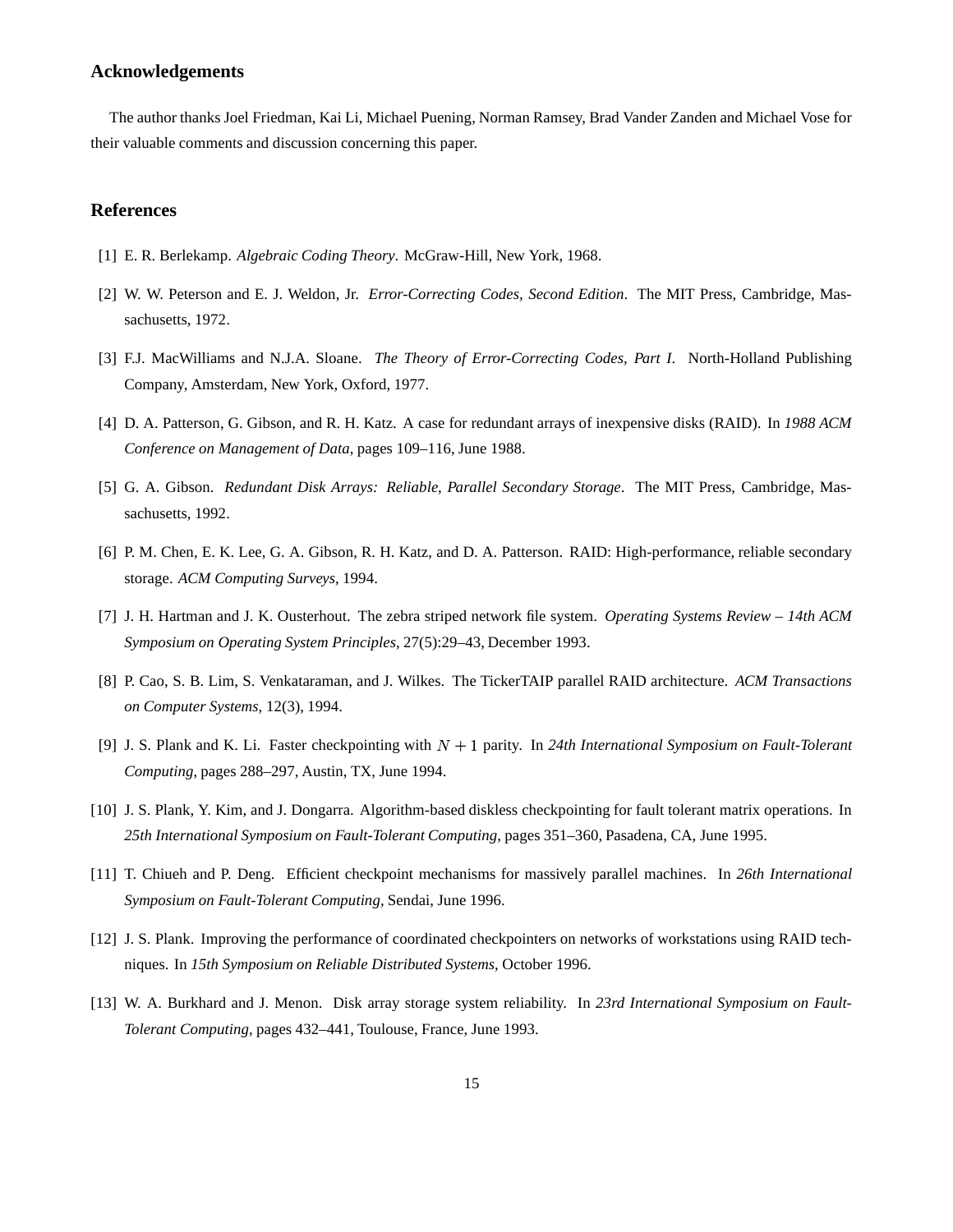- [14] G. A. Gibson, L. Hellerstein, R. M. Karp, R. H. Katz, and D. A. Patterson. Failure correction techniques for large disk arrays. In *Third International Conference on Architectural Support for Programming Languages and Operating Systems*, pages 123–132, Boston, MA, April 1989.
- [15] M. Blaum, J. Brady, J. Bruck, and J. Menon. EVENODD: An optimal scheme for tolerating double disk failures in RAID architectures. In *21st Annual International Symposium on Computer Architecture*, pages 245—254, Chicago, IL, April 1994.
- [16] C-I. Park. Efficient placement of parity and data to tolerate two disk failures in disk array systems. *IEEE Transactions on Parallel and Distributed Systems*, 6(11):1177–1184, November 1995.
- [17] E. D. Karnin, J. W. Greene, and M. E. Hellman. On secret sharing systems. *IEEE Transactions on Information Theory*, IT-29(1):35–41,January 1983.
- [18] M. O. Rabin. Efficient dispersal of information for security, load balancing, and fault tolerance. *Journal of the Association for Computing Machinery*, 36(2):335–348, April 1989.
- [19] F. P. Preparata. Holographic dispersal and recovery of information. *IEEE Transactions on Information Theory*, 35(5):1123–1124, September 1989.
- [20] T. J. E. Schwarz and W. A. Burkhard. RAID organization and performance. In *Proceedings of the 12th International Conference on Distributed Computing Systems*, pages 318–325, Yokohama, June 1992.
- [21] J. H. van Lint. *Introduction to Coding Theory*. Springer-Verlag, New York, 1982.
- [22] S. B. Wicker and V. K. Bhargava. *Reed-Solomon Codes and Their Applications*. IEEE Press, New York, 1994.
- [23] D. Wiggert. *Codes for Error Control and Synchronization*. Artech House, Inc., Norwood, Massachusetts, 1988.
- [24] I. N. Herstein. *Topis in Algebra, Second Edition*. Xerox College Publishing, Lexington, Massachusetts, 1975.
- [25] C. Ruemmler and J. Wilkes. An introduction to disk drive modeling. *IEEE Computer*, 27(3):17–29, March 1994.
- [26] M. Holland, G. A. Gibson, and D. P. Siewiorek. Fast, on-line failure recovery in redundant disk arrays. In *23rd International Symposium on Fault-Tolerant Computing*, pages 422–423, Toulouse, France, June 1993.
- [27] A. Z. Broder. Some applications of Rabin's fingerprinting method. In R. Capocelli, A. De Santis, and U. Vaccaro, editors, *Sequences II*. Springer-Verlag, New York, 1991.
- [28] D. W. Clark and L-J. Weng. Maximal and near-maximal shift register sequences: Efficient event counters and easy discrete logarithms. *IEEE Transactions on Computers*, 43(5):560–568, 1994.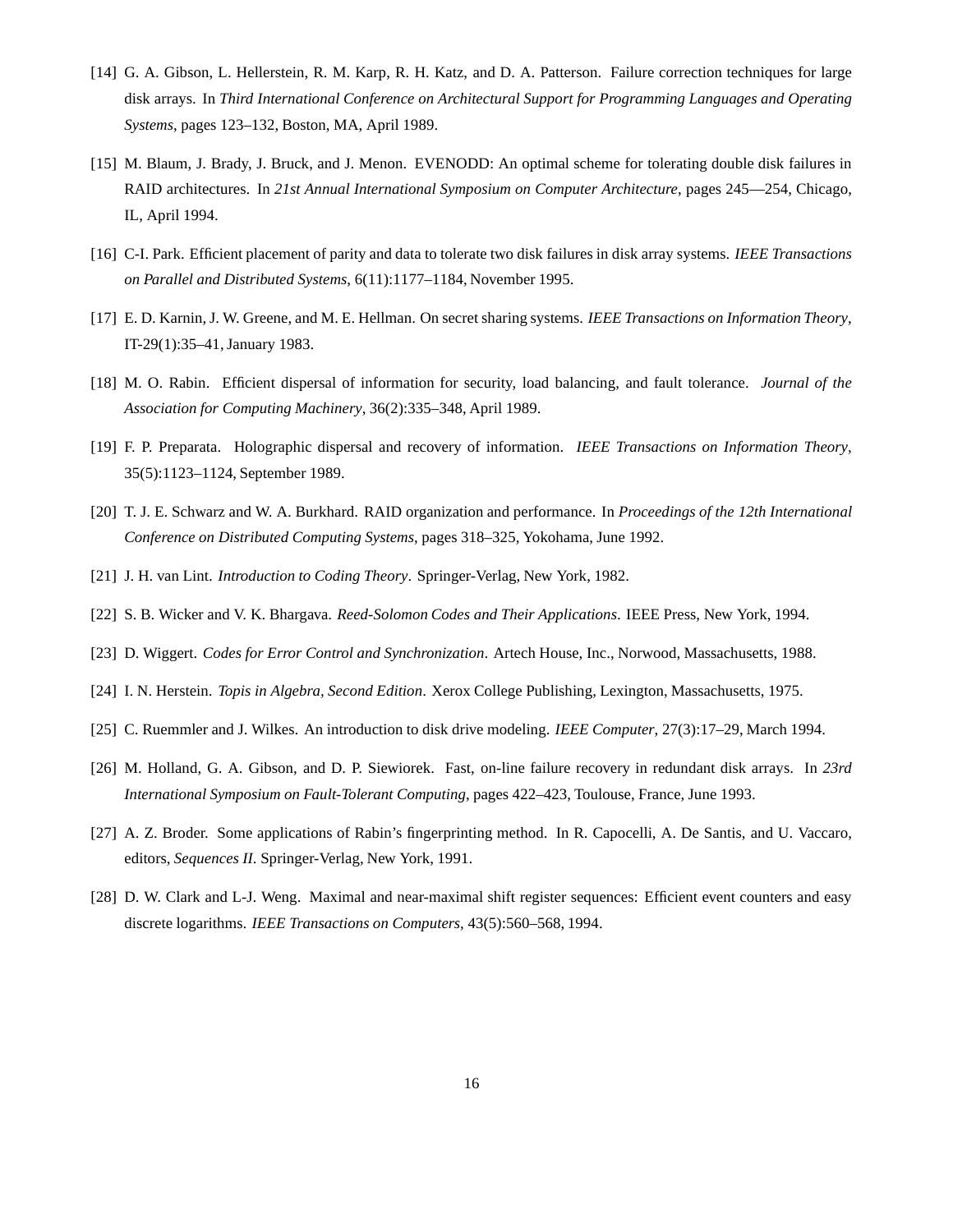### **Appendix A: Galois Fields, as applied to this algorithm**

Galois Fields are a fundamental topic of algebra, and are given a full treatment in a number of texts [24, 3, 21]). This Appendix does not attempt to define and prove all the properties of Galois Fields necessary for this algorithm. Instead, our goal is to give enough information about Galois Fields that anyone desiring to implement this algorithm will have a good intuition concerning the underlying theory.

A *field*  $GF(n)$  is a set of n elements closed under addition and multiplication, for which every element has an additive and multiplicative inverse (except for the 0 element which has no multiplicative inverse). For example, the field  $GF(2)$  can be represented as the set  $\{0,1\}$ , where addition and multiplication are both performed modulo 2 (i.e. addition is XOR, and multiplication is the bit operator AND). Similarly, if n is a prime number, then we can represent the field  $GF(n)$  to be the set  $\{0, 1, \ldots, n-1\}$  where addition and multiplication are both performed modulo n.

However, suppose  $n > 1$  is not a prime. Then the set  $\{0, 1, \ldots, n-1\}$  where addition and multiplication are both performed modulo *n* is *not a field*. For example, let *n* be four. Then the set  $\{0, 1, 2, 3\}$  is indeed closed under addition and multiplication modulo 4, however, the element 2 has no multiplicative inverse (there is no  $a \in \{0,1,2,3\}$  such that  $2a \equiv 1 \pmod{4}$ . Thus, we *cannot* perform our coding with binary words of size  $w > 1$  using addition and multiplication modulo  $2^w$ . Instead, we need to use Galois Fields.

To explain Galois Fields, we work with polynomials of x whose coefficients are in  $GF(2)$ . This means, for example, that if  $r(x) = x + 1$ , and  $s(x) = x$ , then  $r(x) + s(x) = 1$ . This is because

$$
x + x = (1 + 1)x = 0x = 0.
$$

Moreover, we take such polynomials modulo other polynomials, using the following identity:

If  $r(x) \mod q(x) = s(x)$ , then  $s(x)$  is a polynomial with a degree less than  $q(x)$ , and  $r(x) = q(x)t(x) + s(x)$ , where  $t(x)$  is any polynomial of x.

Thus, for example, if  $r(x) = x^2 + x$ , and  $q(x) = x^2 + 1$ , then  $r(x) \mod q(x) = x + 1$ .

Let  $q(x)$  be a *primitive* polynomial of degree w whose coefficients are in  $GF(2)$ . This means that  $q(x)$  cannot be factored, and that the polynomial x can be considered a *generator* of  $GF(2^w)$ . To see how x generates  $GF(2^w)$ , we start with the elements 0, 1, and  $x$ , and then continue to enumerate the elements by multiplying the last element by  $x$  and taking the result modulo  $q(x)$  if it has a degree  $\geq w$ . This enumeration ends at  $2^w$  elements – the last element multiplied by x mod  $q(x)$  equals 1.

For example, suppose  $w = 2$ , and  $q(x) = x^2 + x + 1$ . To enumerate  $GF(4)$  we start with the three elements 0, 1, and x, then then continue with  $x^2$  mod  $q(x) = x + 1$ . Thus we have four elements:  $\{0, 1, x, x + 1\}$ . If we continue, we see that  $(x + 1)x \mod q(x) = x^2 + x \mod q(x) = 1$ , thus ending the enumeration.

The field  $GF(2^w)$  is constructed by finding a primitive polynomial  $q(x)$  of degree w over  $GF(2)$ , and then enumerating the elements (which are polynomials) with the generator  $x$ . Addition in this field is performed using polynomial addition, and multiplication is performed using polynomial multiplication and taking the result modulo  $q(x)$ . Such a field is typically written  $GF(2^w) = GF(2)[x]/q(x)$ .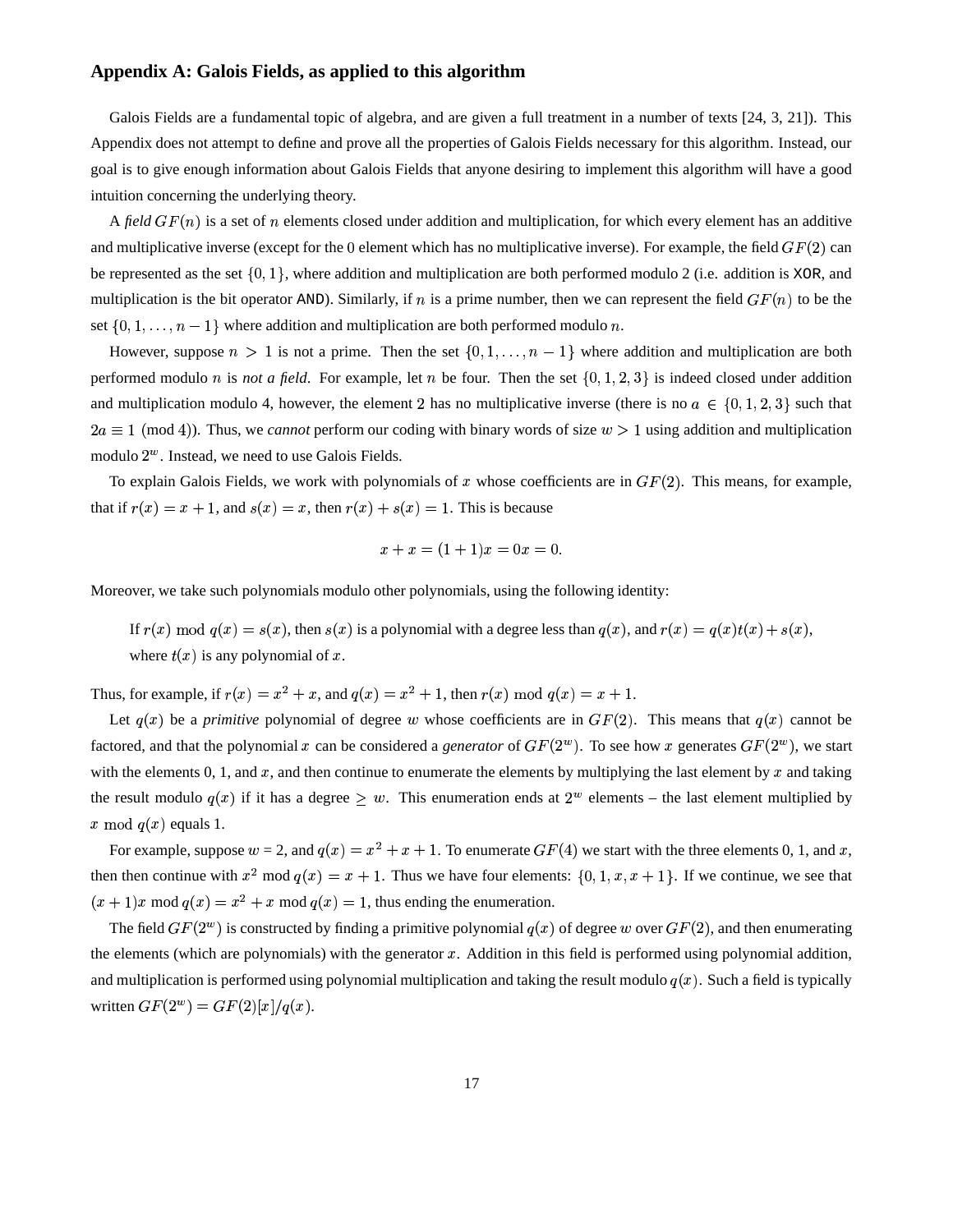Now, to use  $GF(2^w)$  in the RS-Raid algorithm, we need to map the elements of  $GF(2^w)$  to binary words of size w. Let  $r(x)$  be a polynomial in  $GF(2^w)$ . Then we can map  $r(x)$  to a binary word b of size w by setting the *i*th bit of b to the coefficient of x<sup>i</sup> in  $r(x)$ . For example, in  $GF(4) = GF(2)[x]/x^2 + x + 1$ , we get the following table:

| Generated  | Polynomial | Binary     | Decimal        |
|------------|------------|------------|----------------|
| Element    | Element    | Element b  | Representation |
| of $GF(4)$ | of $GF(4)$ | of $GF(4)$ | of b           |
|            |            | 00         |                |
| $x^0$      |            | 01         |                |
| $x^1$      | x          | 10         |                |
| $x^2$      | $x+1$      |            |                |

Addition of binary elements of  $GF(2^w)$  can be performed by bitwise exclusive-or. Multiplication is a little more difficult. One must convert the binary numbers to their polynomial elements, multiply the polynomials modulo  $q(x)$ , and then convert the answer back to binary. This can be implemented, in a simple fashion, by using the two logarithm tables described earlier: one that maps from a binary element b to power j such that  $x^j$  is equivalent to b (this is the gflog table, and is referred to in the literature as a "discrete logarithm"), and one that maps from a power  $j$  to its binary element  $b$ . Each table has  $2^w - 1$  elements (there is no j such that  $x^j = 0$ ). Multiplication then consists of converting each binary element to its discrete logarithm, then adding the logarithms modulo  $2^w - 1$  (this is equivalent to multiplying the polynomials modulo  $q(x)$  and converting the result back to a binary element. Division is performed in the same manner, except the logarithms are subtracted instead of added. Obviously, elements where  $b = 0$  must be treated as special cases. Therefore, multiplication and division of two binary elements takes three table lookups and a modular addition.

Thus, to implement multiplication over  $GF(2^w)$ , we must first set up the tables gflog and gfilog. To do this, we first need a primitive polynomial  $q(x)$  of degree w over  $GF(2^w)$ . Such polynomials can be found in texts on error correcting codes [1, 2]. We list examples for powers of two up to 64 below:

$$
w = 4: \t x4 + x + 1
$$
  
\n
$$
w = 8: \t x8 + x4 + x3 + x2 + 1
$$
  
\n
$$
w = 16: \t x16 + x12 + x3 + x + 1
$$
  
\n
$$
w = 32: \t x32 + x22 + x2 + x + 1
$$
  
\n
$$
w = 64: \t x64 + x4 + x3 + x + 1
$$

We then start with the element  $x^0 = 1$ , and enumerate all non-zero polynomials over  $GF(2^w)$  by multiplying the last element by x, and taking the result modulo  $q(x)$ . This is done in Table 2 below for  $GF(2^4)$ , where  $q(x) = x^4 + x + 1$ .

It should be clear now how the C code in Figure 4 generates the gflog and gfilog arrays for  $GF(2^4)$ ,  $GF(2^8)$  and  $GF(2^{16}).$